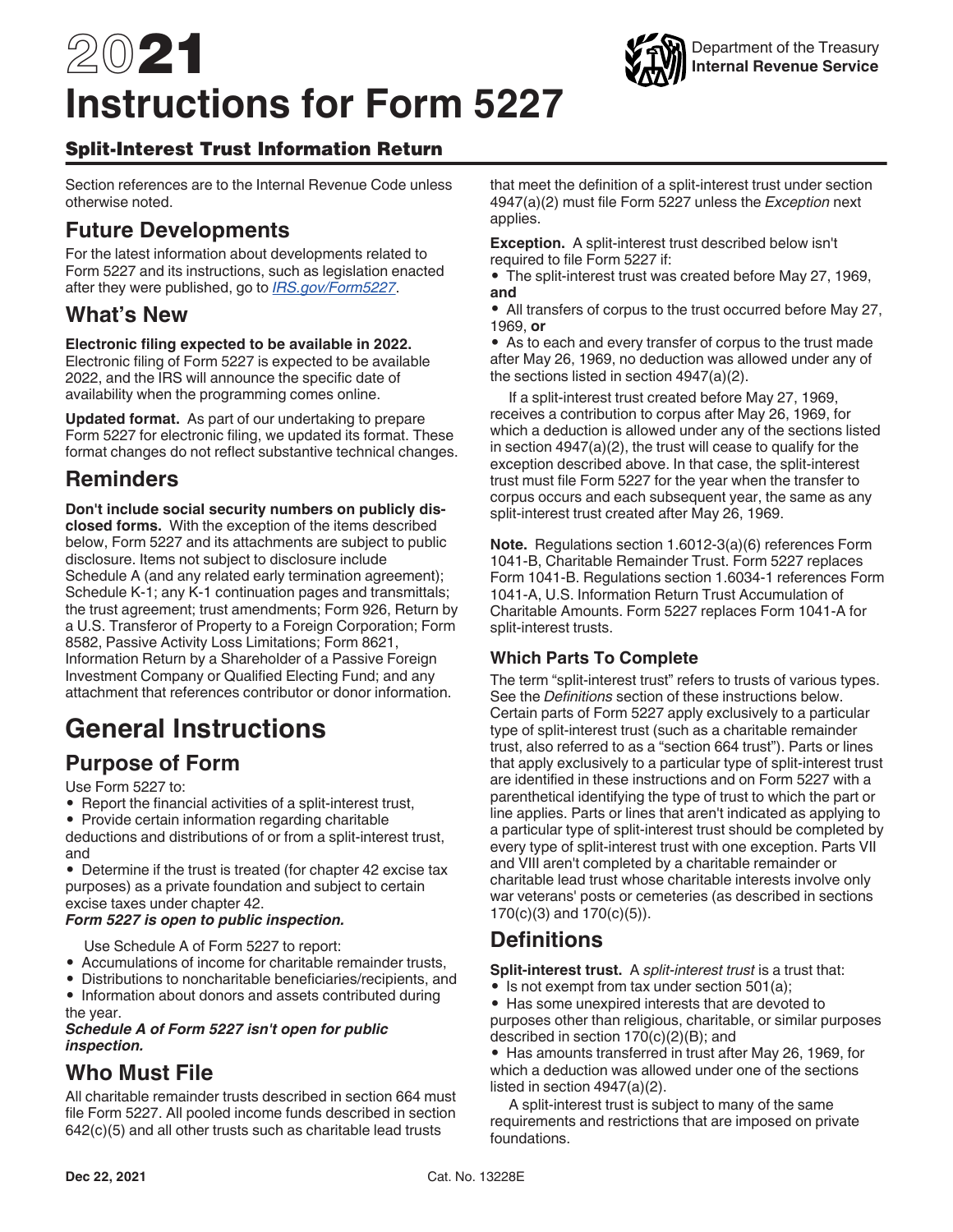The most common forms of a split-interest trust include the following.

**Charitable lead trust.** This is a split-interest trust that annually pays a fixed annuity or unitrust amount to a charitable organization for the lead period specified in the trust instrument. The lead period may be a term of years or it may be a period determined by the lifetime of one or more individuals, as described in Regulations sections 1.170A-6(c), 20.2055-2(e)(2)(vi) and (vii), and  $25.2522(c)-3(c)(2)(vi)$  and (vii). The donor to the trust will have been allowed a deduction under one of the sections listed in section 4947(a)(2). At the end of the lead period, annual payments to the charitable organization cease, and the remaining corpus becomes payable, outright or in trust, to a noncharitable (private) beneficiary.

**Charitable remainder annuity trust (CRAT).** This is a split-interest trust described in section 664(d)(1). It pays a fixed dollar (annuity) amount, at least annually, to one or more recipients, at least one of which isn't a charitable organization. The annuity amount must be at least 5%, but cannot exceed 50%, of the initial net fair market value (FMV) of all property contributed to corpus, subject to the further requirement that the remainder interest in the trust (measured at the time property is transferred to the trust) must have a value of at least 10% of the FMV of the initial trust corpus. Payments to the recipient continue for a period of years. The period, if stated as a specific number, cannot exceed 20 years. The period can also be determined by the lifespan of one or more recipients. Whether the period is a fixed number of years, or is measured by an individual's lifespan, the value of the remainder interest must be at least 10% of the FMV of the property transferred to the trust (as explained above). Upon termination of the recipient's entitlement to the annuity amount, the remainder interest is transferred to, or is used by, a charitable organization described in section 170(c), or qualified employer securities are transferred to an employee stock ownership plan.

**Charitable remainder unitrust (CRUT).** This is a split-interest trust described in section 664(d)(2). It is similar in many respects to a CRAT except that the amount payable to the recipient annually (the unitrust amount) is a fixed percentage (not less than 5% but not more than 50%) of the net FMV of the trust's assets, subject further to the requirement described above that the remainder interest must have a value of at least 10% of the value of the initial trust corpus, determined at the time property is transferred to the trust. Because the unitrust amount is calculated annually based upon the FMV of trust corpus, and isn't a fixed amount determined upon the creation of the trust, the trustee must determine the FMV of the assets of the trust annually. Upon termination of the recipient's entitlement to payments of the unitrust amount, the remainder interest is transferred to, or is used by, a charitable organization described in section 170(c), or qualified employer securities are transferred to an employee stock ownership plan. The trust agreement for a CRUT may allow the trustee to distribute less than the full unitrust amount in years when the trust income (as defined under section 643(b)) is less than the unitrust amount. A Net-Income Makeup Charitable Remainder Unitrust (NIMCRUT) is a charitable remainder unitrust that allows payment of the unitrust amount to be deferred in years when the unitrust amount exceeds trust income, with the deferred distributions being made up in a later year when the trust has sufficient income. A Net Income Charitable Remainder Unitrust (NICRUT) is a charitable remainder unitrust that

allows for deferral of the unitrust payment (as described above), but does not provide for deferred distributions to be made up in future years.

**Note.** The terms "section 664 trust" and "CRT" are general references to charitable remainder trusts. These terms include CRATs and CRUTs.

**Pooled income fund.** This is a split-interest trust described in section 642(c)(5), which is created and administered by a charitable organization described in section 170(b)(1)(A) (other than in clauses (vii) or (viii)). Donors to the fund receive a lifetime income interest, based upon the rate of return earned by the trust (or such other rate as may be prescribed for a trust in existence for less than 3 years). Upon the death of the donor and the termination of his or her income interest, the charitable organization becomes entitled to the portion of the trust corpus attributable to the donor's contribution, free of trust.

**Recipient.** A *recipient* is a beneficiary who receives the possession or beneficial enjoyment of the unitrust or annuity amount.

**Foundation manager.** A *foundation manager* is an officer, director, or trustee (or an individual who has powers or responsibilities similar to those of officers, directors, or trustees). In the case of any act or failure to act, the term "foundation manager" may also include an employee of the trust who has the authority to act.

**Disqualified person.** A *disqualified person* is any of the following.

- 1. A substantial contributor.
- 2. A foundation manager.

3. A person who owns more than 20% of a corporation, partnership, trust, or unincorporated enterprise, which is itself a substantial contributor.

4. A member of the family of an individual in the first three categories.

5. A corporation, partnership, trust, or estate in which persons described in (1), (2), (3), or (4) above own a total beneficial interest of more than 35%.

6. For purposes of section 4943 (excess business holdings), a disqualified person also includes:

a. A private foundation which is effectively controlled (directly or indirectly) by the same persons who control the trust in question, or

b. A private foundation substantially all of the contributions to which were made (directly or indirectly) by the same person or persons described in (1), (2), or (3) above, or members of their families, within the meaning of section 4946(d), who made (directly or indirectly) substantially all of the contributions to the trust in question.

7. For purposes of section 4941 (self-dealing), a disqualified person also includes certain government officials. (See section 4946(c) and the related regulations.)

# **Photographs of Missing Children**

The Internal Revenue Service is a proud partner with the *[National Center for Missing & Exploited Children®](http://www.missingkids.com/home) [\(NCMEC\)](http://www.missingkids.com/home)*. Photographs of missing children selected by the Center may appear in instructions on pages that would otherwise be blank. You can help bring these children home by looking at the photographs and calling 1-800-THE-LOST (1-800-843-5678) if you recognize a child.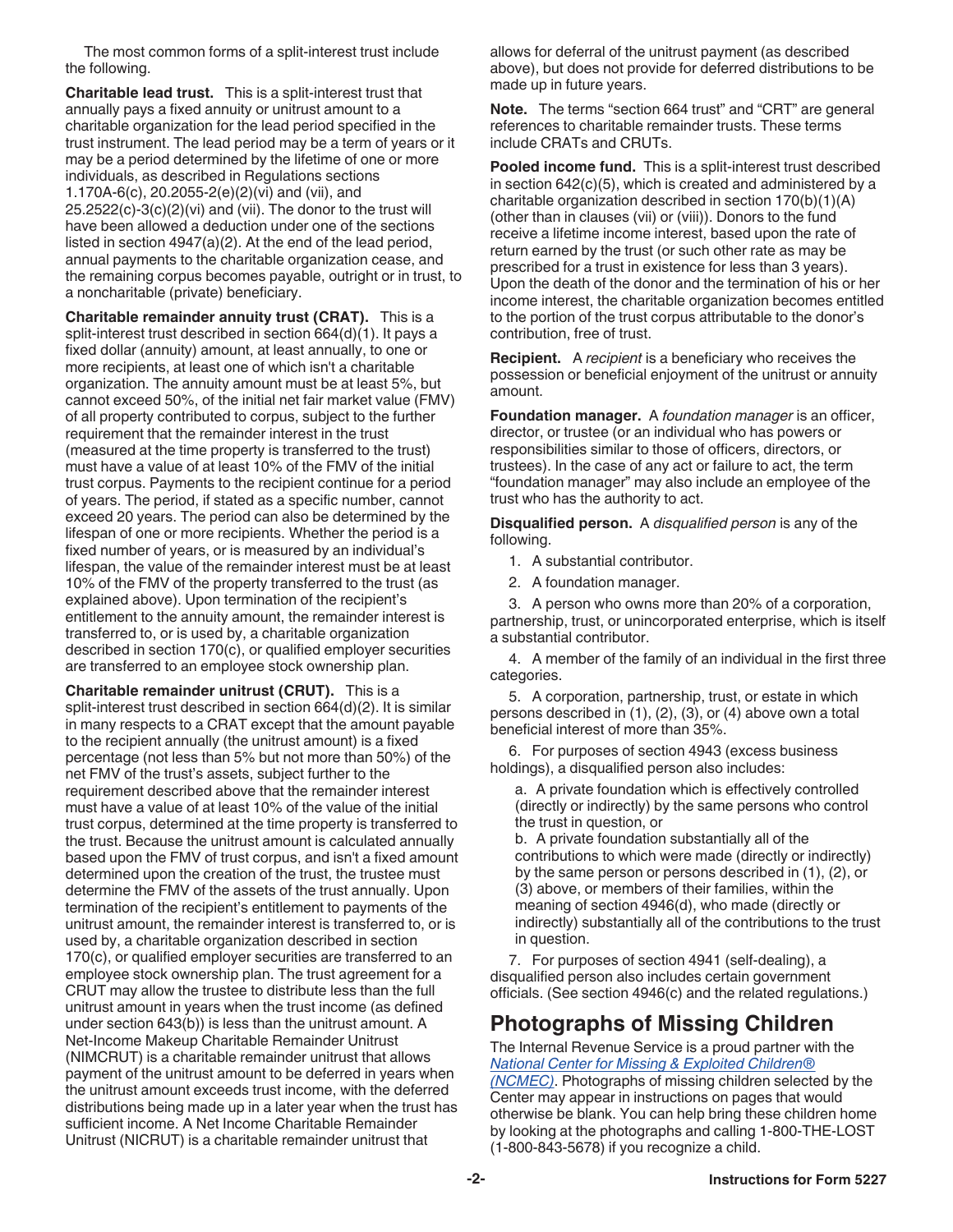# **Phone Help**

If you have questions and/or need help completing this form, please call 877-829-5500. This toll-free telephone service is available Monday through Friday.

# **Additional Information**

For additional information on private foundations and foundation managers, visit

*[IRS.gov/charities/non-profits/private foundations](https://www.irs.gov/charities-non-profits/private-foundations)*.

# **Other Forms You May Have To File**

You may also be required to file one or more of the following forms.

• Form 56, Notice Concerning Fiduciary Relationship.

• Form 1041, U.S. Income Tax Return for Estates and Trusts.

• Form 1041-ES, Estimated Income Tax for Estates and Trusts.

• Form 4720, Return of Certain Excise Taxes Under Chapters 41 and 42 of the Internal Revenue Code.

• Form 8275, Disclosure Statement. Use this form to disclose items or positions (except those contrary to a regulation—see Form 8275-R, next) that aren't otherwise adequately disclosed on the tax return. The disclosure is made to avoid parts of the accuracy-related penalty for disregard of rules or substantial understatement of tax. Form 8275 is also used for disclosures relating to preparer penalties for understatements due to unrealistic positions or for willful or reckless conduct.

• Form 8275-R, Regulation Disclosure Statement. Use this form to disclose any item on a tax return for which a position has been taken that is contrary to Treasury regulations.

• Form 8822-B, Change of Address or Responsible Party—Business.

• Form 8868, Application for Automatic Extension of Time To File an Exempt Organization Return.

• Form 8870, Information Return for Transfers Associated With Certain Personal Benefit Contracts.

• Form 8886, Reportable Transaction Disclosure Statement.

*Getting tax forms, instructions, and publications.* Go to *[IRS.gov/Forms](https://www.IRS.gov/Forms)* to download current and prior-year forms, instructions, and publications.

*Ordering tax forms, instructions, and publications.*  Go to *[IRS.gov/OrderForms](https://www.IRS.gov/OrderForms)* to order current forms, instructions, and publications; call 800-829-3676 to order prior-year forms and instructions. Your order should arrive within 10 business days.

# **Period To Be Covered by Return**

File Form 5227 for each calendar year. This revision of the form is for the 2021 calendar year.

# **Accounting Methods**

Trust income must be computed using the method of accounting regularly used in keeping the trust's books and records. Generally, permissible methods include the cash method, the accrual method, or any other method authorized by the Internal Revenue Code. The method used must clearly reflect income.

Unless otherwise allowed by law, the trust may not change the accounting method used to report income (for income as a whole or for any material item) without first getting consent on Form 3115, Application for Change in Accounting Method. See Pub. 538, Accounting Periods and Methods, for more details.

# **When To File**

For calendar 2021, file Form 5227 by April 18, 2022. The due date is April 18, instead of April 15, because of the Emancipation Day holiday in the District of Columbia – even if you don't live in the District of Columbia. If you live in Maine or Massachusetts, you have until April 19, 2022. That is because of the Patriots' Day holiday in those states.

**Extension of time to file.** Use Form 8868 to request an automatic extension of time to file. The request for an automatic extension must be filed by the due date of the return.

# **Where To File**

**U.S. address.** If you use the U.S. Postal Service, and are located in the United States, file Form 5227 at the following address:

Department of the Treasury Internal Revenue Service Center Ogden, UT 84201-0027

**Outside the United States** If you use a designated Private Delivery Service (or are located outside the United States in a foreign country or a U.S. possession), file Form 5227 at this address:

Internal Revenue Service Center 1973 Rulon White Blvd. M/S 6054 Ogden, UT 84201

#### **Private delivery services (PDSs).** Tax-exempt

organizations can use certain PDSs designated by the IRS to meet the "timely mailing as timely filing" rule for tax returns. Go to *[IRS.gov/PDS](https://www.irs.gov/uac/private-delivery-services-pds)* for the current list of designated services.

The PDS can tell you how to get written proof of the mailing date.

PDSs deliver to:

Internal Revenue Service Center 1973 Rulon White Blvd. M/S 6054 Ogden, UT 84201



*PDSs can't deliver items to P.O. boxes. You must use the U.S. Postal Service to mail any item to an IRS P.O. box address.*

# **Penalty for Failure To File Timely, Completely, or Correctly**

The failure-to-file penalty under section 6652(c)(2)(C) is imposed on a split-interest trust unless the failure is due to reasonable cause. The penalty is imposed on the trust for failure to:

- Timely file a return,
- File a complete return, or
- Furnish correct information.

The penalty is \$20 for each day the failure continues with a maximum of \$10,500 for any one return. However, if the trust has gross income greater than \$273,500, the penalty is \$105 for each day the failure continues with a maximum of \$54,500 for any one return.

#### **Instructions for Form 5227 -3-**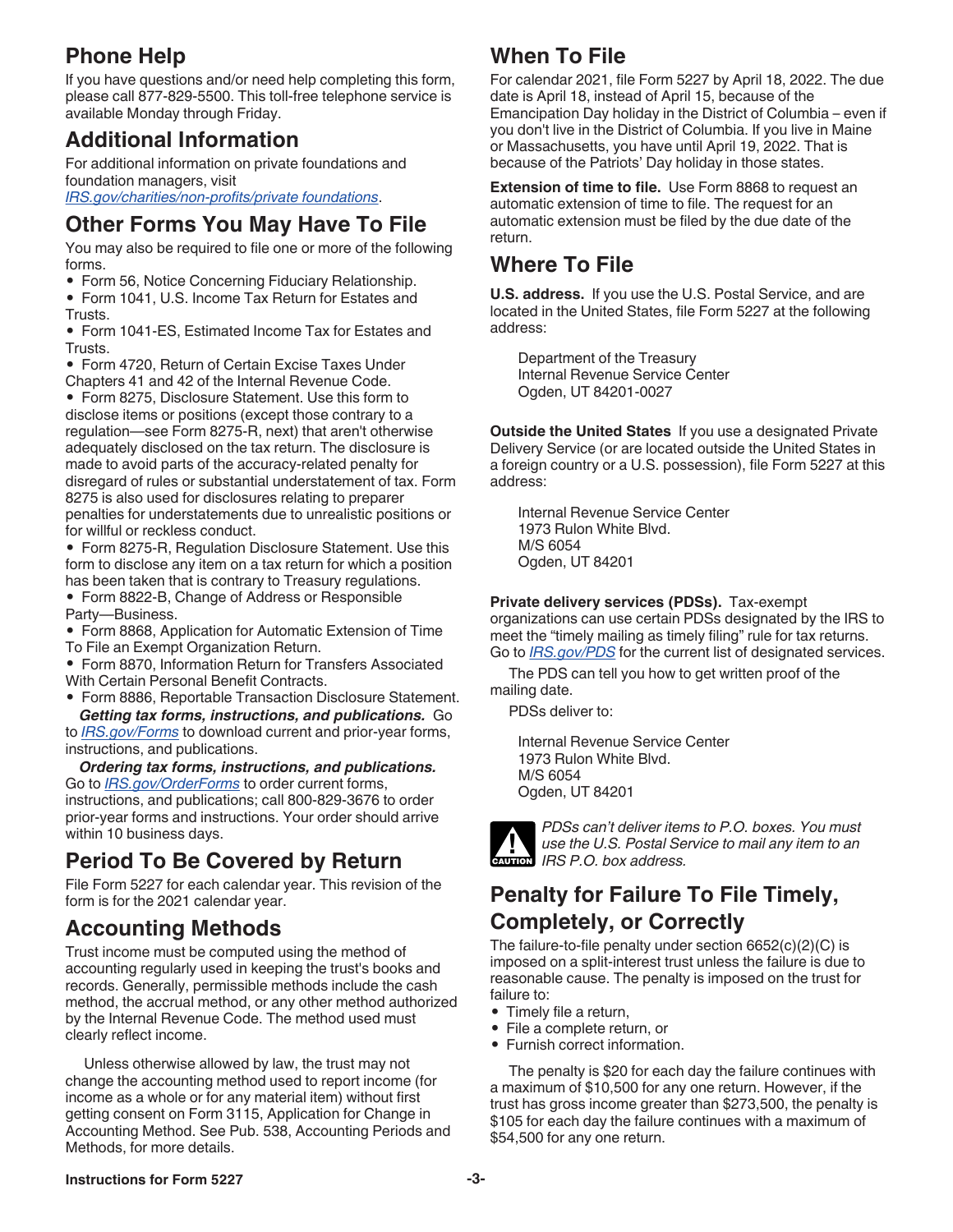<span id="page-3-0"></span>The IRS may make a written demand that the delinquent return be filed or information be furnished specifying a time to comply with the demand. If the trustee fails to comply with the demand by the specified date, the trustee will be charged a penalty of \$10 for each day the failure continues with a maximum of \$5,000 for any one return.

If the trustee required to file the return knowingly fails to file the return, the same penalty that is imposed on the trust will also be imposed on such trustee. Also, penalties for filing a false or fraudulent return apply.

# **Trust Instrument**

When you file the first return for a charitable remainder annuity trust or unitrust, or charitable lead annuity or unitrust, include:

1. A copy of the trust instrument, and

2. A written declaration under penalties of perjury that it is a true and complete copy.

For sample forms of trusts that meet the requirements of a charitable remainder unitrust, see Rev. Procs. 2005-52 through 2005-59, 2005-2 C.B. 326, 339, 353, 367, 383, 392, 402, and 412.

For sample forms of trusts that meet the requirements of a charitable remainder annuity trust, see Rev. Procs. 2003-53 through 2003-60, 2003-2 C.B. 230, 236, 242, 249, 257, 262, 268, and 274.

For sample forms of trusts that meet the requirements of an inter vivos grantor or nongrantor charitable lead annuity trust, see Rev. Proc. 2007-45, 2007-29 I.R.B. 89. For a sample form of a trust that meets the requirements of a testamentary charitable lead annuity trust, see Rev. Proc. 2007-46, 2007-29 I.R.B. 102, and Rev. Proc. 2016-42, 2016-2 C.B. 269.

# **Rounding Off to Whole Dollars**

You may round off cents to whole dollars on your return and attached statements. If you do round dollars, you must round all amounts. To round, drop amounts under 50 cents and increase amounts from 50 to 99 cents to the next dollar. For example, \$1.39 becomes \$1 and \$2.50 becomes \$3.

If you have to add two or more amounts to figure the amount to enter on a line, include cents when adding the amounts and round off only the total.

# **Attachments**

If you need more space, attach separate sheets showing the same information in the same order as on the printed form. Show the totals on the printed form.

Enter the trust's name and employer identification number on each sheet. Also, use sheets that are the same size as the forms and indicate clearly the line of the printed form to which the information relates.

# **Specific Instructions**

# **Heading Items**

### **Item A. Trust and trustee names and address**

Complete the information called for in the name of the trust a exactly as it appears on Form SS-4, Application for Employer Identification Number. The name of the person or institution

currently serving as trustee, should be entered in the lines below the name of the trust.

Include the suite, room, or other unit number after the street address. If the Post Office does not deliver mail to the street address and the trustee has a P.O. box, show the box number instead.

If you receive mail for the trust in care of a third party (such as an accountant or an attorney), enter on the street address line "C/O" followed by the third party's name and street address or P.O. box.

### **Item B. Employer Identification Number (EIN)**

Every trust that completes this return must have an EIN. You can use one of the following methods to apply for an EIN. • Online—Go to *[IRS.gov/EIN](https://www.irs.gov/businesses/small-businesses-self-employed/employer-id-numbers-eins)*. The EIN is issued immediately once the application information is validated.

• By mailing or faxing Form SS-4.

**Note.** The online application process isn't yet available for trusts with addresses in foreign countries.

### **Item C. Type of Entity**

Check the appropriate box to indicate the type of trust. See *Definitions* in the *General Instructions*, earlier, for detailed descriptions of the types of split-interest trusts that file Form 5227.

### **Item D. Fair Market Value (FMV) of Assets**

Enter the FMV of trust assets at the end of the tax year.

### **Item E. Gross Income**

Enter the trust's gross income for the tax year. Gross income is all income from whatever source derived, including:

- Interest,
- Dividends,
- Rents (such as the amount on line 3 of Schedule E (Form 1040)),
- Royalties (such as the amount on line 4 of Schedule E (Form 1040)),
- Gross income derived from business (such as the amount on line 7 of Schedule C (Form 1040)), and

• Gains (not losses) derived from dealings in property (figured on each transaction).

### **Item F. Initial Return, Final Return, Amended Return; or Change of Name or Address**

**Initial return.** Check this box if this is the initial return for the split-interest trust. Charitable remainder trusts must also complete Part IX, line 13 and attach a copy of the trust instrument.

**Final return.** Check this box if this is a final return because the trust has terminated. If the trust or a recipient's interest in the trust has terminated, check the "Final K-1" box at the top of the Schedule K-1 (Form 1041).

*For charitable remainder trusts.* If you check the final return box, be sure to answer the questions for Part IX, lines 15a-c and complete Part III, line 3 if you answered "Yes" to Part IX, line 15b.

**Amended return.** If you are filing an amended 2022 Form 5227, check the "Amended return" box. Complete the entire return and correct the appropriate lines with the new information. On an attachment, explain the reason for the changes and identify the lines and amounts being changed.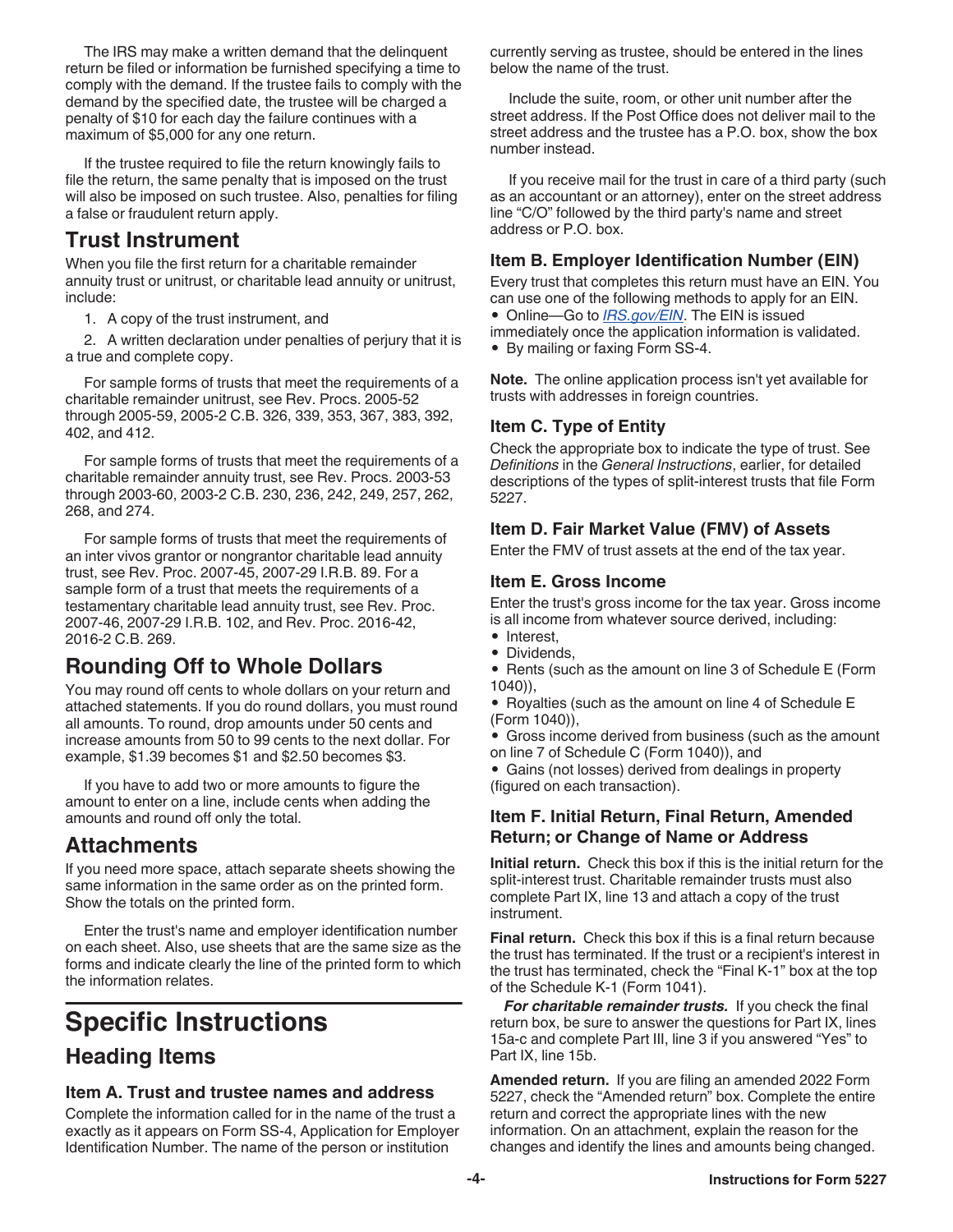*For charitable remainder trusts.* If the amended return results in a change to income, or a change in distribution of any income or other information provided to a recipient, an amended Schedule K-1 (Form 1041) must be filed with the amended Form 5227 and a copy given to each recipient. Check the "Amended K-1" box at the top of the Schedule K-1 (Form 1041).

**Change of name or address.** If there has been a change in the trustee's name or address from the one used on the prior year's return (including a change to an "in care of" name and address), check the appropriate box(es).

If the address shown on Form 5227 changes after you file the form (including a change to an "in care of" name and address), file Form 8822-B to notify the IRS of the change.

### **Item G. Date Trust Created**

Enter the date the trust was created. This is generally the date the trustee first received property to administer under the terms of the trust document.

# **Part I. Income and Deductions**

### **Section A—Ordinary Income**

Report the trust's ordinary income on lines 1 through 7.

**Line 1. Interest income.** Report all taxable interest income that was received by the trust. Examples of taxable interest include interest from:

• Accounts (including certificates of deposit and money market accounts) with banks, credit unions, and thrifts;

- Notes, loans, and mortgages;
- U.S. Treasury bills, notes, and bonds;
- U.S. savings bonds;
- Original issue discount; and

• Income received as a regular interest holder of a real estate mortgage investment conduit (REMIC).

For taxable bonds acquired after December 31, 1987, amortizable bond premium is treated as an offset to the interest income instead of as a separate interest deduction. See Pub. 550, Investment Income and Expenses.

**Line 2a. Ordinary dividends.** Enter on line 2a the total of all ordinary dividends, including the qualified dividends reported on line 2b.

**Line 2b. Qualified dividends.** Report on this line all qualified dividends received by the trust. In general, a qualified dividend is a dividend received during the tax year from (a) a domestic corporation, or (b) a qualified foreign corporation. A qualified dividend does not include any dividend from a corporation if the corporation is (or was) exempt from income tax under section 501 or 521 for the corporation's current or preceding tax year during which the distribution was made.

Generally, these dividends are reported to the trust in box 1b of Form(s) 1099-DIV, Dividends and Distributions.

Qualified dividends are treated as a separate class of ordinary income for purposes of ordering distributions. See *Ordering Rules for Ordinary Income*, later, for more information on distributions. See Pub. 550 for additional information on qualified dividends, including holding period requirements.

**Line 3. Business income or (loss).** If the trust operated a business, report the income and expenses on Schedule C (Form 1040), Profit or Loss From Business. Enter the net

profit or loss from Schedule C on line 3. (Section 664 trusts, see *Unrelated Business Taxable Income*, later).

**Line 4. Rents, royalties, partnerships, other estates and trusts, etc.** Use Schedule E (Form 1040), Supplemental Income and Loss, to report the trust's income or losses from rents, royalties, partnerships, S corporations, other estates and trusts, and REMICs. Enter the net profit or loss from Schedule E on line 4. See the Instructions for Schedule E (Form 1040) for reporting requirements. If the trust received a Schedule K-1 from a partnership, S corporation, or other flow-through entity, use the corresponding lines on Form 5227 to report the interest, dividends, capital gains, etc., from the flow-through entity. (Section 664 trusts, see *Unrelated Business Taxable Income*, later).

**Line 5. Farm income or (loss).** If the trust operated a farm, use Schedule F (Form 1040), Profit or Loss From Farming, to report farm income and expenses. Enter the net profit or loss from Schedule F on line 5. (Section 664 trusts, see *Unrelated Business Taxable Income*, later).

**Note.** If the trust has farm rental income and expenses based on crops or livestock produced by a tenant, report the income and expenses on Schedule E (Form 1040) and include it on line 4. **Don't** use Form 4835, Farm Rental Income and Expenses, or Schedule F (Form 1040) to report such income and expenses and **don't** include the net profit or (loss) from such income and expenses on line 5.

**Line 6. Ordinary gain or (loss).** Enter from Form 4797, Sales of Business Property, the gain or loss from the sale or exchange of property (other than capital assets) and also from involuntary conversions (other than casualty or theft). For more information, see the Instructions for Form 4797.

**Line 7. Other income.** List any other item and its amount that is includible in gross income but not included on lines 1 through 6 (or Section B), on the dashed line to the left of the entry space. If more space is needed, attach a statement. Enter the total of these items in the entry space to the right.

### **Section B—Capital Gains (Losses)**

Use Schedule D (Form 1041), Capital Gains and Losses, as directed below. You may also need to complete Form 8949, Sales and Other Dispositions of Capital Assets. Lines 15 and 16 of Schedule D (Form 1041) applies only to a charitable remainder trust (section 664 trust).

**Line 9. Total short-term capital gain or (loss).** Complete lines 1a through 5 and line 7 of the 2021 Schedule D (Form 1041). Don't make an entry on line 6 of Schedule D (Form 1041). Enter the amount from line 7 of the Schedule D (Form 1041) on line 9.

**Line 10. Total long-term capital gain or (loss).** Complete lines 8a through 14 and line 16 of the 2021 Schedule D (Form 1041). Don't make an entry on line 15 of Schedule D (Form 1041). Enter the amount from line 16 of Schedule D (Form 1041) on line 10.

*For section 664 trusts only.* Line 10 is the total of all classes (described below) of long-term capital gain. The following is a summary of the classes.

• **28% long-term capital gain class.** This class consists of collectibles gains and losses and the taxable gain (but not more than the section 1202 exclusion) on the sale or exchange of qualified small business stock. Enter these gains or losses on line 12.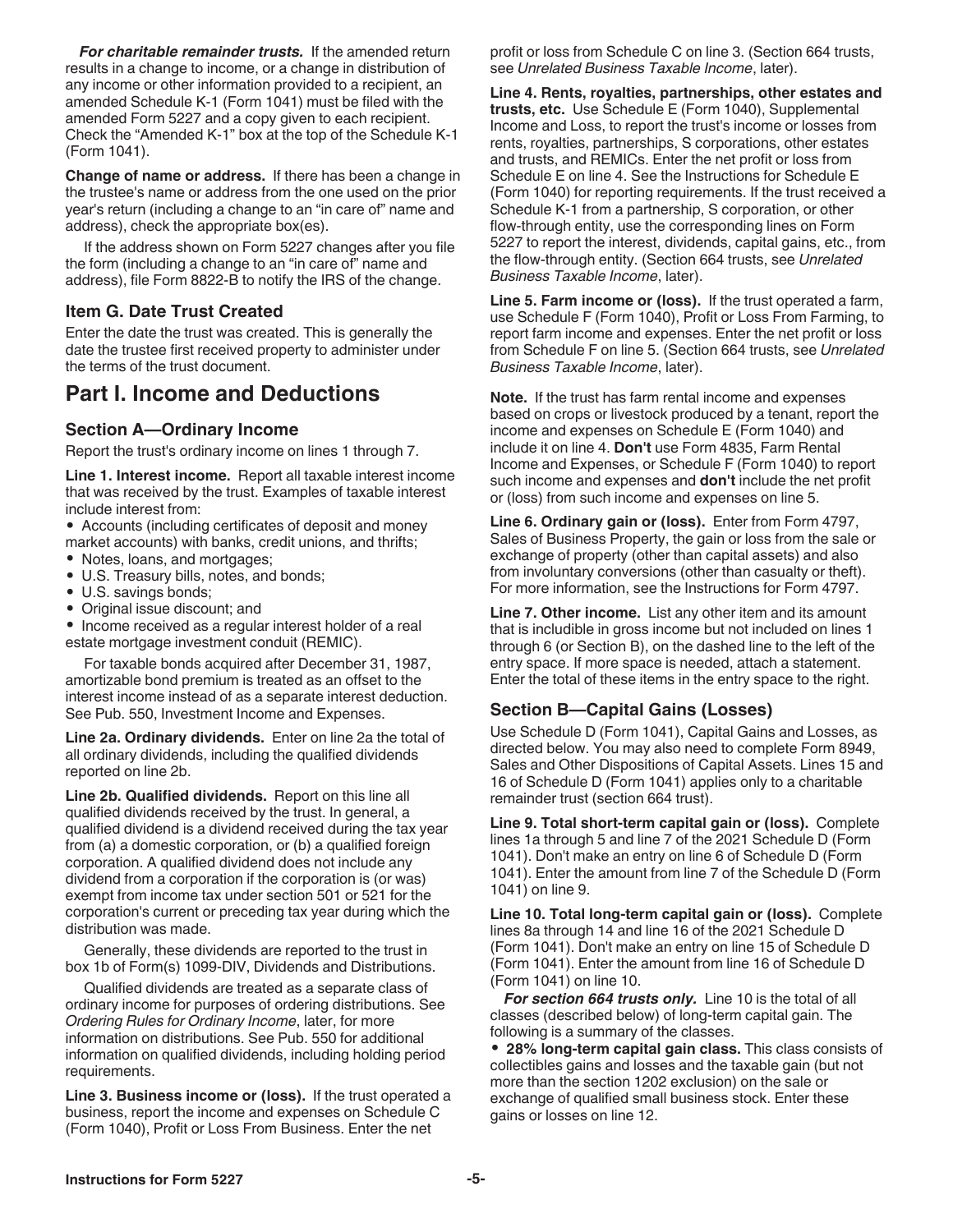<span id="page-5-0"></span>• **Section 1250 long-term capital gain class.** This class consists of unrecaptured section 1250 gain (generally the part of real estate capital gain attributable to depreciation) on sales, exchanges, etc., of assets held more than 1 year. Undistributed, unrecaptured section 1250 gain on sales, exchanges, etc., after May 6, 1997, is included in this class. Enter this gain on line 11.

• **All other long-term capital gain class.** This class consists of all other gains or losses from sales, exchanges, and conversions (including installment payments received) of assets held more than 12 months.

### **Section C—Nontaxable Income**

In this section, include other income that isn't included in Section A or B. This section includes income excluded under Subtitle A, Chapter 1, Subchapter B, Part III, of the Internal Revenue Code, such as interest on state and municipal bonds.

### **Section D—Deductions**

#### **For Section 664 Trusts**

Include all allowable deductions and any expense that would be allowable but for the fact that it must be allocated to tax-exempt income. No deduction is ever allowed for:

• The personal exemption under section 151 (see section 642(b)),

• Charitable contributions under section 170(a) (see section 642(c)),

- Net operating losses under section 642(d),
- Income distribution deductions under section 661,
- Capital loss carryforwards under section 1212,
- Federal income taxes, or
- Federal excise taxes under chapter 42.

Any expense that isn't deductible in determining taxable income (or not otherwise deductible but for the fact that it must be allocated to nontaxable income) must be allocated to corpus.

#### **For Split-Interest Trusts Other Than Section 664 Trusts**

Include all expenses attributable to gross income that are deductible for the tax year.

**Line 21. Attached statement.** List any other deductible expense that is attributable to the gross income of the trust and isn't included on lines 17 through 20 and line 23 and show the amount of the deduction. Total the amounts listed and enter the total on line 21.

#### **Line 23. Charitable Deduction**

Enter the amount of any charitable deduction or other deduction taken under section 642(c) for the tax year.

### **Section E—Deductions Allocable to Income Categories (Section 664 trust only)**

Deductions are allocated as follows.

1. Allowable deductions directly attributable to one or more classes of income items (that is, interest, dividends, or rents) or corpus are allocated to such income classes or corpus.

2. Allowable deductions not allocated under (1) above are allocated on the basis of gross income after directly attributable deductions, to the extent of such income.

3. Deductions not allocated under either (1) or (2) above may be allocated in any manner.

Add the deductions that were allocated to all the classes of income items within each category and enter the amount on the appropriate line. (**Note.** Any deduction allocated to corpus isn't shown on any line in Section E.)

For a discussion of the allocation of deductions to tax-exempt income, see *Allocation of Deductions for Tax-Exempt Income* in the Instructions for Form 1041.

# **Part II. Schedule of Distributable Income (Section 664 trust only)**

Report the income (both current and cumulative undistributed income) of the trust for purposes of determining the character of distributions in three categories.

- 1. Ordinary income.
- 2. Capital gains and losses.
- 3. Nontaxable income.

A loss in any one of the three categories may not be used to reduce a gain in any other category. For example, a capital loss may not be used to reduce ordinary income. However, a loss in any one category may be used to reduce undistributed gain for earlier years within that same category, and any excess may be carried forward to reduce gain in future years within that same category.

For information on recordkeeping for long-term capital gains or ordinary income, see the Capital Gains Distribution Worksheet or the Ordinary Income Distribution Worksheet, later.

**Net investment income (NII).** Beginning in 2013, charitable remainder trusts must begin tracking Excluded Income and NII received and distributed. For 2013 and later years, columns (a), (b), and (c) of Part II, line 1, have been divided into NII and Excluded Income.

The term "Excluded Income" is income received (or losses incurred) by the charitable remainder trust not taken into account in computing NII. For charitable remainder trusts (CRTs) in existence before 2013, all undistributed income as of the end of 2012 is Excluded Income. For 2013 and later years, the CRT must determine whether the items of income, gain, loss, and deduction reported on sections A through D of Part I constitute NII or Excluded Income.

**Line 1.** Enter the amounts of undistributed Excluded Income and undistributed accumulated NII from post-2012 tax years.

**Line 2.** Allocate the items of income or loss from the current year between Excluded Income and NII.



*The allocation of items of income or loss from the current year between Excluded Income and NII*  **z** current year between Excluded Income and NII<br> **CAUTION** Should be reported on line 2 **after** the application of *the gain and loss netting rules outlined in Part III of Schedule A, later. In certain situations, NII losses may reduce Excluded Income due to the netting rules. Therefore, those rules should be applied before entering amounts on line 2.*

**Note.** If the CRT elects to use the Simplified Net Investment Income Calculation, then report all income or loss from Part I in the Excluded Income column and leave the NII column empty. See the instructions for the *Simplified Net Investment Income Calculation Election* in Part II of Schedule A, later.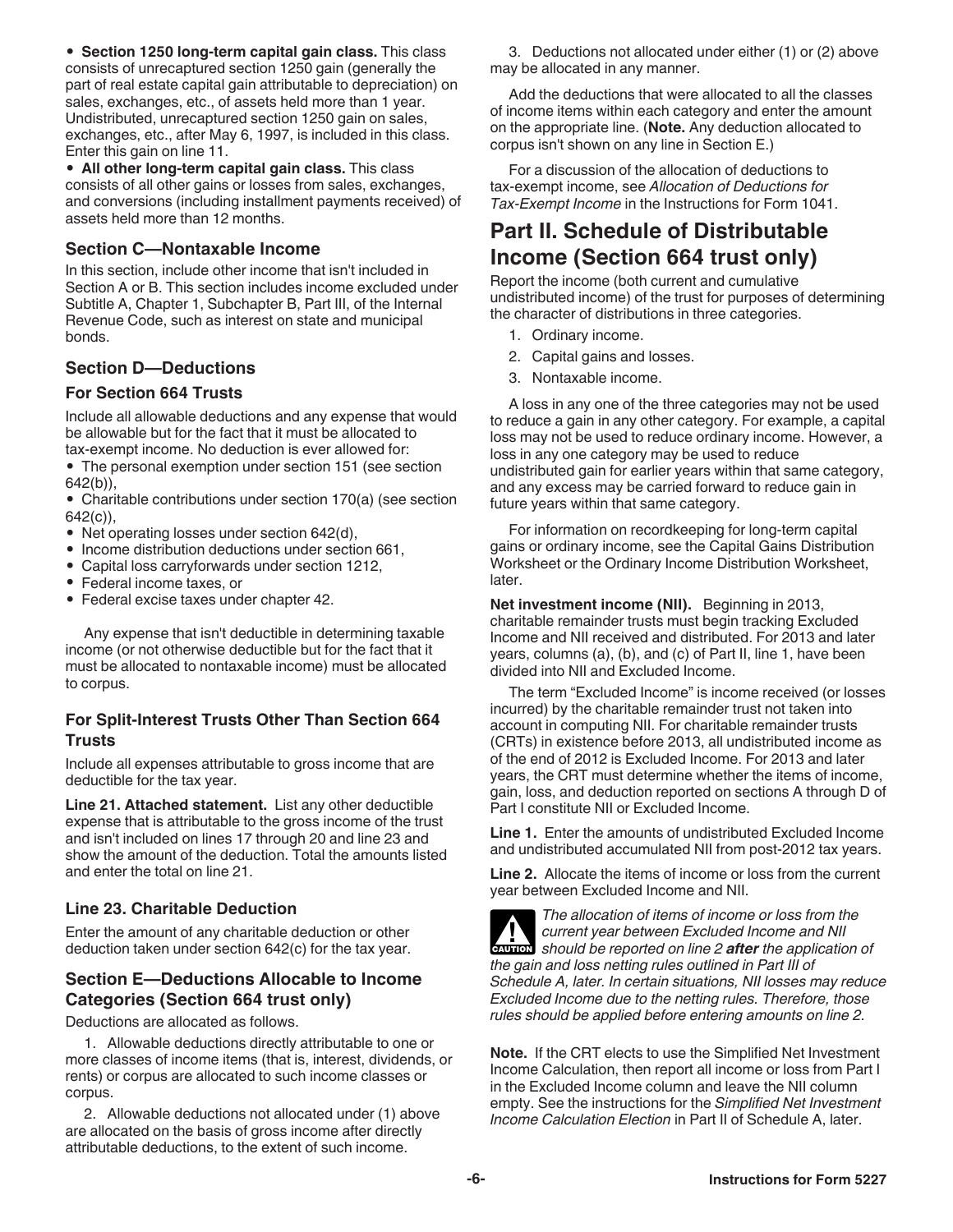# **Part III. Distributions for Charitable Purposes**

### **Section A—Distributions of Principal**

**Line 2.** Provide the information requested for columns A through C and enter the amount on the line to the right. In column C, list in sufficient detail each class of activity for amounts paid out of principal to the same payee for charitable purposes.

**Examples.** "Cash payments to buy library material" or "Grant, paid in cash, to equip the chemistry lab at Magnolia University."

**Don't** merely enter the category (that is, religious, charitable, scientific, literary, or educational). The purpose of the deduction must be entered as shown in the examples above.

### **Section B—Accumulated Income Set Aside and Income Distributions for Charitable Purposes**

Complete Section B of Part III if any of the following apply. • The trust claimed a deduction in a prior year under section 642(c) for an amount permanently set aside and at the beginning of the year the set aside amount was not fully distributed.

• The trust claimed a deduction during the year under section 642(c) whether the amount was set-aside or paid.

• The trust made payment for charitable purposes during the year but claimed the section 642(c) deduction in the prior year.

• The trust is treated as a grantor trust and made a payment for charitable purposes during the year, and the grantor (during the year or a prior year) claimed a charitable deduction as described in Regulations section 1.170A-6(c) upon contribution to the trust.

**Note.** The grantor trust completes only lines 7, 8, and 9 for this part.

**Line 7.** Provide the information requested for columns A through C and enter the amount on the line to the right. In column C, list in sufficient detail each class of activity to the same payee for charitable purposes for amounts distributed in which a section 642(c) deduction was claimed.

**Don't** merely enter the category (that is, religious, charitable, scientific, literary, or educational). The purpose of the deduction must be entered as shown in the examples in Section A.

# **Part IV. Balance Sheet**

Complete the balance sheet using the accounting method the trust uses in keeping its books and records. All filers must complete columns (a) and (b). Also, all charitable remainder unitrusts must complete column (c). A charitable lead unitrust may, but isn't required to, show the FMV of its assets in column (c).

Enter the end-of-year book value where space is provided to the left of column (a) to report receivables and the related allowance for doubtful accounts or depreciable assets and accumulated depreciation. Enter the net amounts in column (b).

### **Column (c)**

In computing the net FMV of the unitrust's assets, take into account all assets and liabilities without regard to whether

particular items are taken into account in determining the income of the trust. The net FMV of the trust's assets may be determined on any one date during the tax year of the trust, or by taking the average of valuations made on more than one date during the tax year of the trust, as long as the same valuation date or dates and valuation methods are used each year. See Regulations section 1.664-3.

**Line 1. Cash—non-interest-bearing.** Enter the amount of cash on deposit in checking accounts, deposits in transit, change funds, petty cash funds, or any other non-interest-bearing account. Don't include advances to employees or officers or refundable deposits paid to suppliers or others.

**Line 2. Savings and temporary cash investments.** Enter the total of cash in savings or other interest-bearing accounts and temporary cash investments, such as money market funds, commercial paper, certificates of deposit, U.S. Treasury bills, or other governmental obligations that mature in less than 1 year.

**Line 3. Accounts receivable.** Enter the total accounts receivable (reduced by the corresponding allowance for doubtful accounts) that arose from the sale of goods and/or the performance of services. Claims against vendors or refundable deposits with suppliers or others may be reported here if not significant in amount. (Otherwise, report them on line 12.) Any receivables due from officers, directors, trustees, foundation managers, or other disqualified persons must be reported on line 4. Receivables (including loans and advances) due from other employees should be reported on line 12.

**Line 4. Receivables due from officers, directors, trustees, and other disqualified persons.** Enter here (and in an attached statement described below) all receivables due from officers, directors, trustees, and other disqualified persons and all secured and unsecured loans (including advances) to such persons.

#### *Attached statement.*

1. In the required statement, report each loan separately, even if more than one loan was made to the same person, or the same terms apply to all loans made.

Salary advances and other advances for personal use and benefit, and receivables subject to special terms or arising from transactions not functionally related to the trust's charitable purposes must be reported as separate loans for each officer, director, etc.

2. Receivables that are subject to the same terms and conditions (including credit limits and rate of interest) as receivables due from the general public and that arose in connection with an activity functionally related to the trust's charitable purposes may be reported as a single total for all the officers, directors, etc. Travel advances made in connection with official business of the trust may also be reported as a single total.

For each outstanding loan or other receivable that must be reported separately, the attached statement should use a columnar format and show the following information:

- Borrower's name and title,
- Original amount,
- Balance due,
- Date of note,
- Maturity date,
- Repayment terms,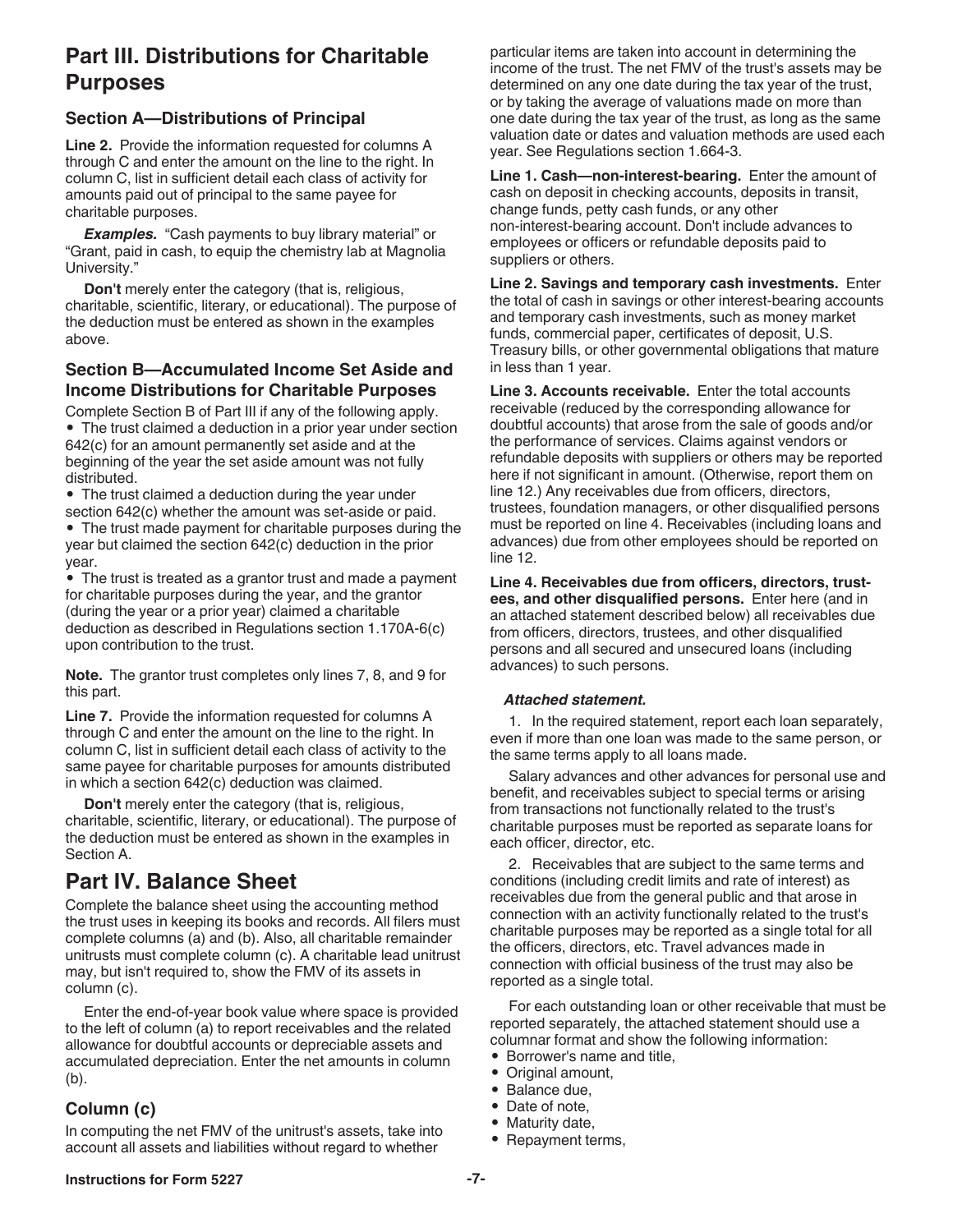- Interest rate,
- Security provided by the borrower,
- Purpose of the loan, and

• Description and FMV of the consideration furnished by the lender.

The above detail isn't required for receivables or travel advances that may be reported as a single total (see instruction (2) above). However, report and identify those totals separately in the attachment.

#### **Line 5. Other notes and loans receivable.** Enter the combined total of notes receivable and net loans receivable.

*Notes receivable.* Enter the amount of all notes receivable not listed on line 4 and not acquired as investments. Attach a statement similar to that called for in the line 4 instructions. The statement should also identify the relationship of the borrower to any officer, director, trustee, or other disqualified person.

For a note receivable from any section 501(c)(3) organization, list only the name of the borrower and the balance due on the required statement.

*Loans receivable.* Enter the gross amount of loans receivable, less the allowance for doubtful accounts, arising from the normal activities of the trust. An itemized list of these loans isn't required, but attach a statement indicating the total amount of each type of loan outstanding. Report loans to officers, directors, trustees, or other disqualified persons on line 4, and loans to other employees on line 12.

**Line 6. Inventories for sale or use.** Enter the amount of materials, goods, and supplies purchased or manufactured by the trust and held for sale or use in some future period.

**Line 7. Prepaid expenses and deferred charges.** Enter the amount of short-term and long-term prepayments of future expenses attributable to one or more future accounting periods. Examples include prepayments of rent, insurance, and pension costs, and expenses incurred in connection with a solicitation campaign to be conducted in a future accounting period.

#### **Lines 8a, b, and c. Investments—U.S. and state government obligations, corporate stock, and corporate**

**bonds.** Enter the book value (which may be market value) of these investments. Attach a statement that lists each security held at the end of the year and shows whether the security is listed at cost (including the value recorded at the time of receipt in the case of donated securities) or end-of-year market value. Don't include amounts shown on line 2. Governmental obligations reported on line 8a are those that mature in 1 year or more. Debt securities of the U.S. Government may be reported as a single total rather than itemized. Obligations of state and municipal governments may also be reported as a lump-sum total. Don't combine U.S. Government obligations with state and municipal obligations on the attached statement.

**Line 9. Investments—Land, buildings, and equipment.** 

Enter the book value (cost or other basis less accumulated depreciation) of all land, buildings, and equipment held for investment purposes, such as rental properties. Attach a statement listing these investment fixed assets held at the end of the year and showing, for each item or category listed, the cost or other basis, accumulated depreciation, and book value.

**Line 10. Investments—Other.** Enter the amount of all other investment holdings not reported on line 8 or line 9. Attach a statement describing each of these investments held at the

end of the year. Show the book value for each and indicate whether the investment is listed at cost or end-of-year market value. Don't include program-related investments. See the instructions for line 12.

**Line 11. Land, buildings, and equipment.** Enter the book value (cost or other basis less accumulated depreciation) of all land, buildings, and equipment owned by the trust and not held for investment. This includes any equipment owned and used by the trust in conducting its charitable activities. Attach a statement listing these fixed assets held at the end of the year and showing for each item or category listed, the cost or other basis, accumulated depreciation, and book value.

**Line 12. Other assets.** List and show the book value of each category of assets not reportable on lines 1 through 11. Attach a separate statement if more space is needed.

One type of asset reportable on line 12 is program-related investments made primarily to accomplish a charitable purpose of the trust rather than to produce income.

**Line 13. Total assets.** Columns (a) and (b) (and column (c) if a unitrust) must always have an entry, even if it is zero.

**Line 14. Accounts payable and accrued expenses.**  Enter the total accounts payable to suppliers and others, and accrued expenses such as salaries payable, accrued payroll taxes, and interest payable.

**Line 15. Deferred revenue.** Include revenue that the organization has received but not yet earned as of the balance sheet date under its method of accounting.

**Line 16. Loans from officers, directors, trustees, and other disqualified persons.** Enter the unpaid balance of loans received from officers, directors, trustees, and other disqualified persons. For loans outstanding at the end of the year, attach a statement that provides (for each loan) the name and title of the lender and the information specified in the line 4 instructions.

**Line 17. Mortgages and other notes payable.** Enter the amount of mortgages and other notes payable at the beginning and end of the year. Attach a statement showing, as of the end of the year, the total amount of all mortgages payable and, for each nonmortgage note payable, the name of the lender and the other information specified in the line 4 instructions. The statement should also identify the relationship of the lender to any officer, director, trustee, or other disqualified person.

**Line 18. Other liabilities.** List and show the amount of each liability not reportable on lines 14 through 17. Attach a separate statement if more space is needed.

Charitable remainder unitrusts must include any unitrust amounts applicable to prior periods that are unpaid but required to be paid as of the valuation date, since such amounts reduce the net FMV of the trust's assets. However, **don't** include any make-up amount for a NIMCRUT.

**Line 19. Total liabilities.** Columns (a) and (b) (and column (c) if a unitrust) must always have an entry, even if it is zero.

**Line 23. Total liabilities and net assets.** Columns (a) and (b) must always have an entry, even if it is zero.

# **Part V. Charitable Remainder Annuity Trust Information**

**Line 1b.** To figure the total annual annuity amounts for a short tax year, see *Short tax years*, later.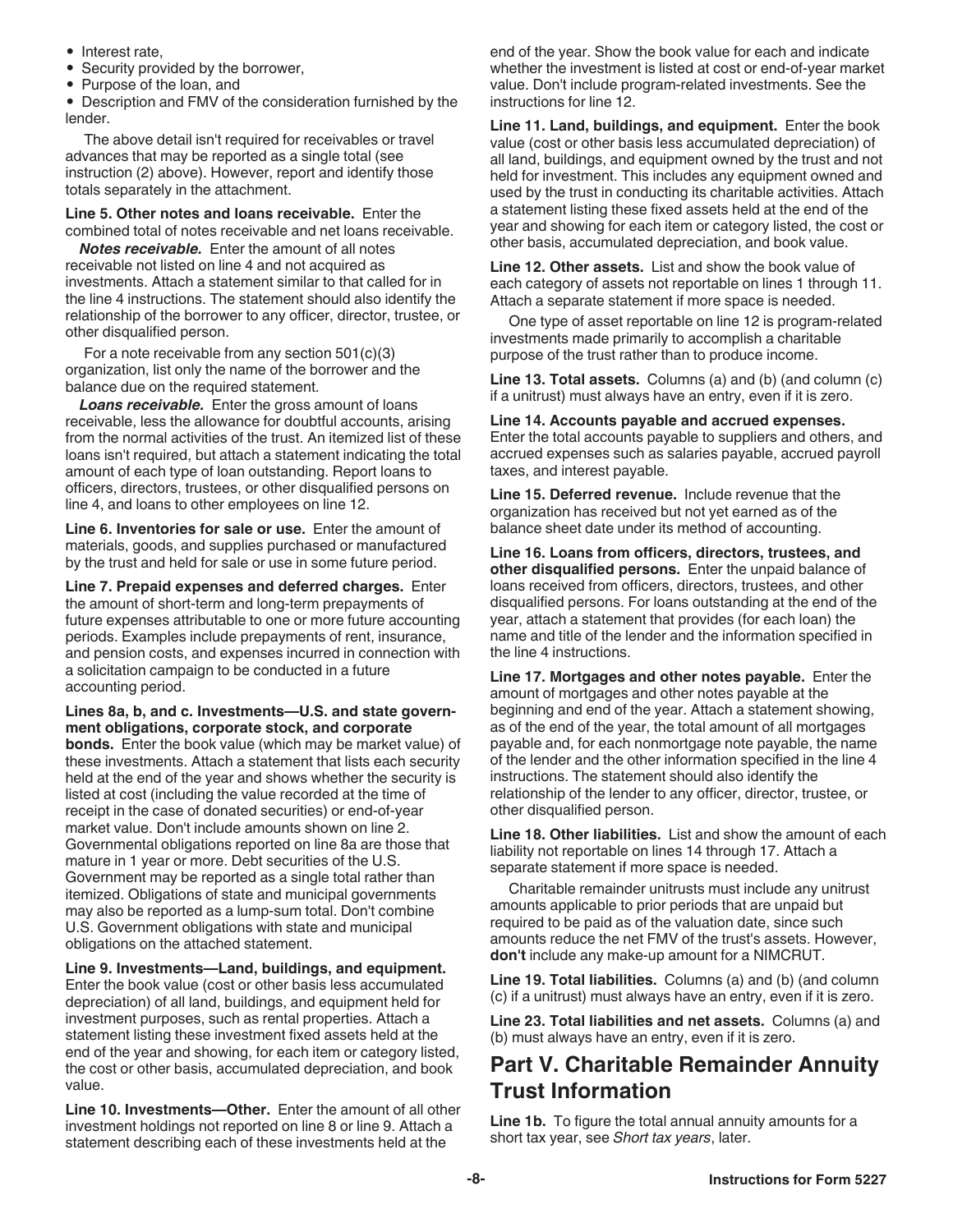# **Part VI. Charitable Remainder Unitrust Information**

**Line 4a.** Enter the unitrust fixed percentage (which may not be less than 5% or more than 50%).

If there is more than one unitrust recipient, attach a statement showing the percentage of the total unitrust dollar amount payable to each recipient. The sum of these individual shares should be 100%.

**Line 4b.** This line must always have an entry, even if it is zero.

**Line 5a.** Enter the trust's 2021 (fiduciary) accounting income determined under the terms of the governing instrument and applicable local law. See section 643(b) and Regulations sections 1.664-3(a)(1)(i)(b)(3) and 1.643(b)-1 for more information.

**Line 6a.** Enter the amount, if any, from line 69 of the 2020 Form 5227.

If the amount entered isn't the same as line 69 from the prior year's form, attach an explanation and a statement that supports the balance in the make-up account. Figure the total deficiencies from previous years as follows.

1. Aggregate the unitrust's net asset FMV for each previous year.

2. Multiply (1) above by the unitrust's fixed percentage.

3. From the result in (2), subtract the aggregate trust income that was distributed for previous years.

**Line 8.** Use this amount to determine future accrued accumulated distribution deficiencies.

**Short tax years.** To figure the annuity amount (Part V, line 1b) or the unitrust amount (Part VI, line 7) for short tax years, multiply the annuity or unitrust amount by the number of days in the trust's tax year, and then divide the result by 365 (or 366 for leap years).

For a unitrust whose governing instrument provides for an income exception, if no valuation date occurs before the end of the trust's tax year, value the trust's assets as of the last day of the trust's tax year.

# **Part VII. Statements Regarding Activities**

Answer every question in this section. If a line does not apply, enter "N/A."

**Line 1.** A split-interest trust must have a governing instrument that requires the trust to act or refrain from acting so as not to engage in an act of self-dealing under section 4941 or subject it to the excise taxes under section 4943, 4944, or 4945. The trust may satisfy the requirements either by express language in its governing instrument or by the operation of state law which imposes the above requirements on the trust or treats these requirements as being contained in the governing instrument. If a trust claims it satisfies the requirements of section 508(e) by operation of state law, the provisions of state law must effectively impose the requirements of section 508(e) on the trust.

If, however, the state law does not apply to a governing instrument which contains mandatory directions conflicting with any of its requirements and the trust has such mandatory directions in its governing instrument, then the

trust has not satisfied the requirements of section 508(e) by the operation of that state law.

# **Part VIII. Statements Regarding Activities for Which Form 4720 May Be Required**

Complete Part VIII to determine whether the trust has complied with the applicable chapter 42 rules relating to private foundations and whether the trust, trustee, disqualified persons, or some combination of these may be liable for certain foundation excise taxes. These excise taxes include:

• The section 4941 tax on self-dealing between the trust and "disqualified persons,"

• The section 4943 tax on excess business holdings,

• The section 4944 tax on investments that jeopardize the trust's charitable purposes, and

• The section 4945 tax on taxable expenditures.

The split-interest trust pays these taxes on Form 4720. For a detailed explanation of each of these taxes, see the Instructions for Form 4720.

The excise taxes on private foundations don't apply to any amounts:

1. Payable under the terms of the trust to income beneficiaries, unless a deduction was allowed under section 170(f)(2)(B), 2055(e)(2)(B), or 2522(c)(2)(B);

2. In trust for which a charitable contribution deduction was not allowed under any section listed in section 4947(a) (2)(B), if the amounts are segregated from amounts for which a deduction was allowable; or

3. Transferred in trust before May 27, 1969.

**Line 1.** The activities listed on lines 1a(1) through (6) are considered self-dealing under section 4941 unless one of the exceptions described in section 4941(d)(2)(D), (E), (F), or (G) applies. You may also access information about self-dealing at *[IRS.gov/charities/foundations/index.html](https://www.irs.gov/charities-non-profits/private-foundations)* by clicking on the link for Life Cycle of a Private Foundation.

The terms "disqualified person" and "foundation manager" are defined under *Definitions*, earlier.

**Line 1b.** If you answered "Yes" to any of the questions in line 1a, you should answer "Yes" to line 1b unless all of the acts engaged in were "excepted" acts. Excepted acts are described in Regulations sections 53.4941(d)-3 and -4 or appear in Notices published in the Internal Revenue Bulletin, relating to disaster assistance. At the time this form went to print, there were no Notices currently in effect relating to disaster assistance for "excepted" acts to self-dealing.

**Line 2.** Under section 4947(b)(3)(A), a split-interest trust isn't subject to the excess business holdings tax (section 4943) or tax on investments that jeopardize the trust's charitable purpose (section 4944) if all the income interest (and none of the remainder interest) of the trust is devoted solely to one or more of the charitable purposes described in section 170(c)(2)(B). In addition, all amounts in the trust for which a charitable contribution deduction was allowed under section 170 (for individual taxpayers) or a similar section for personal holding companies, foreign personal holding companies, or estates or trusts (including a deduction for estate or gift tax purposes) cannot have a total value of more than 60% of the total FMV of all amounts in the trust. For the purposes of section 4947(b)(3)(A), the term "income interest"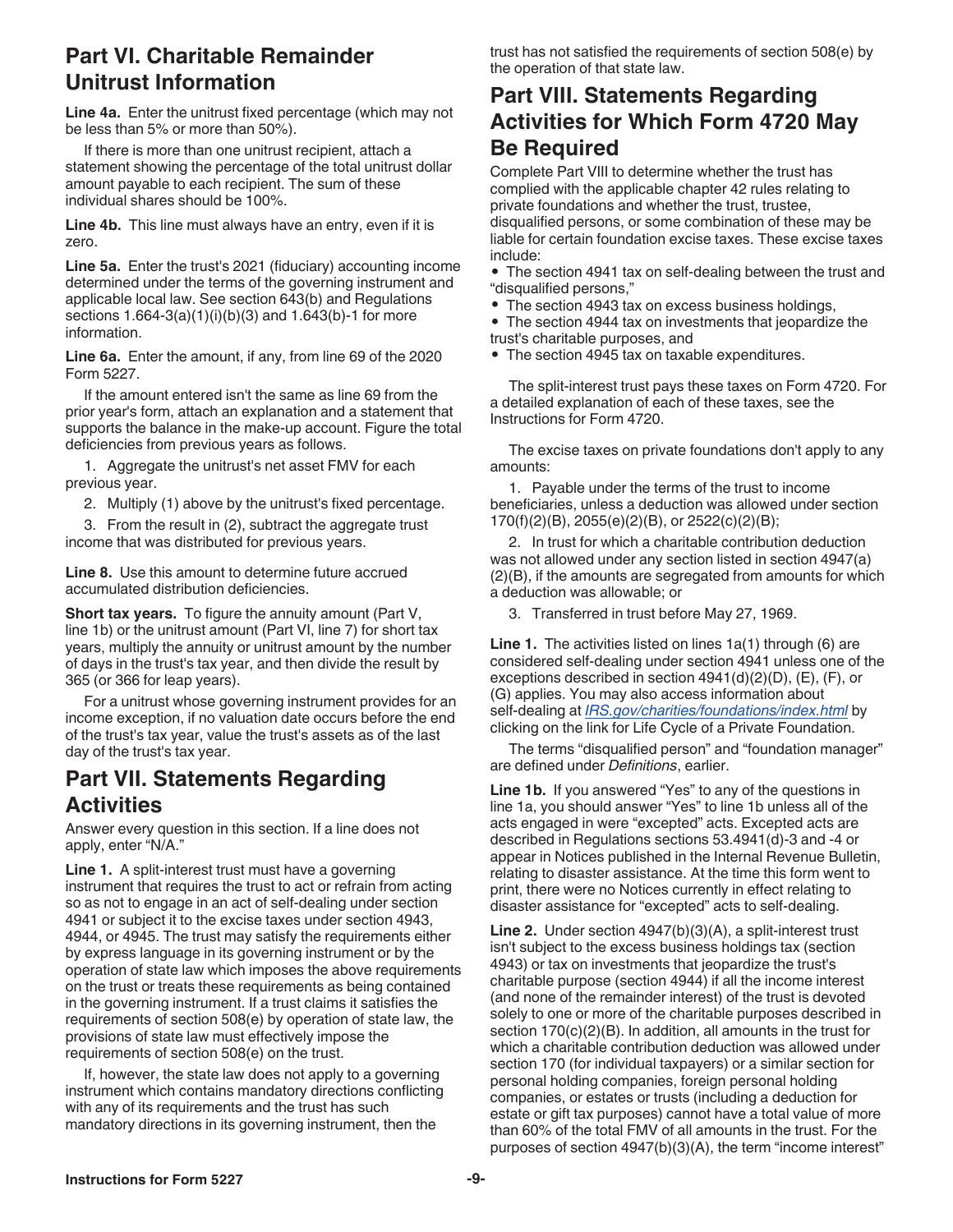includes the right to receive an annuity or unitrust payment, as described in Regulations section 53.4947-2(b)(2)(i).

Under section 4947(b)(3)(B), a split-interest trust isn't subject to the section 4943 or 4944 taxes if a deduction was allowed under section 170 (and related provisions for other entities) for amounts payable under the terms of the trust to every remainder beneficiary but not to any income beneficiary. For the purposes of section 4947(b)(3)(B), the term "income beneficiary" includes the recipient entitled to receive an annuity or unitrust payment under a CRT, as well as the donor entitled to payments from a pooled income fund. The term "remainder beneficiary" includes the charitable organization entitled to the remainder interest under a CRT or a pooled income fund.

**Line 3.** In general, excess business holdings are the amount of stock or other interest in a business enterprise that the trust must dispose of to a person other than a disqualified person in order for the trust's remaining holdings in the enterprise to be permitted holdings.

In general, the combined permitted holdings of a trust and all disqualified persons may not be more than 20% of the voting power (or beneficial or profits interest, in the case of a trust or a partnership) in any business enterprise.

In general, a *business enterprise* means the active conduct of a trade or business, including any activity that is regularly conducted to produce income from selling goods or performing services that is an unrelated trade or business under section 513.

The term "business enterprise" does not include:

1. A functionally related business, defined in section 4942(j)(4); or

2. A trade or business if at least 95% of its gross income is derived from passive sources.

See section 4943(d)(3)(B) for additional items that are included in gross income from passive sources.

**Line 3a.** A private foundation isn't treated as having excess business holdings in any enterprise if, together with related foundations, it owns 2% or less of the voting stock and 2% or less in value of all outstanding shares of all classes of stock. A similar exception applies to a beneficial or profits interest in any business enterprise that is a trust or partnership.

**Line 4.** In general, an investment which jeopardizes any of the charitable purposes of a trust is one in which a foundation manager did not exercise ordinary business care in making the investment to provide for the long- and short-term financial needs of the trust in carrying out its charitable purposes.

For more information on investments that jeopardize charitable purposes, see Regulations section 53.4944-1.

**Line 5.** Grants by a trust to a public charity aren't taxable expenditures if the grants aren't earmarked for use for any of the activities described on lines 5a(1) through (5) and there is no oral or written agreement by which the trust may cause the public charity to engage in any such prohibited activity or to select the grant grantee.

Grants made to exempt operating foundations (as defined in section 4940(d)(2)) aren't subject to the expenditure responsibility provisions of section 4945. If the trust made grants to such organizations, you don't have to file Form 4720 for those grants. See the section 4945 regulations for more information.

**Line 5b.** If you answered "Yes" to any of the questions in line 5a, you should answer "Yes" to line 5b unless all of the transactions engaged in were "excepted" transactions. Excepted transactions are described in Regulations section 53.4945 or appear in Notices published in the Internal Revenue Bulletin, relating to disaster assistance. At the time this form went to print, there were no Notices currently in effect relating to disaster assistance for "excepted" transactions to taxable expenditures.

**Line 6a.** A *personal benefit contract* is, in general, any life insurance, annuity, or endowment contract that benefits, directly or indirectly, a transferor, a transferor's family member, or a transferor designee that isn't an organization described in section 170(c).

**Line 6b.** Enter the total of all premiums paid by the split-interest trust on any personal benefit contract if the payment of premiums is in connection with a transfer for which a deduction isn't allowed under section 170(f)(10)(A). Also, if there is an understanding or expectation that any person will directly or indirectly pay any premium on a personal benefit contract for the transferor, include those premium payments in the amount entered on this line. For more information, see the instructions for Form 8870.

**Line 7.** If a charitable remainder trust has any unrelated business taxable income (within the meaning of section 512 and related regulations) for 2021, the trust is liable for a tax under section 664(c)(2), which is treated as a Chapter 42 excise tax. The amount of the excise tax is equal to the amount of the trust's unrelated business taxable income. If the trust has any unrelated business taxable income, answer "Yes" and file Form 4720, in addition to Form 5227, to report the trust's unrelated business taxable income and the tax due.

# **Part IX. Questionnaire for Charitable Lead Trusts, Pooled Income Funds, and Charitable Remainder Trusts**

### **Section A—All Trusts**

All trusts are required to answer lines 1 and 2.

### **Section B—Charitable Lead Trusts**

**Line 3.** The information on this line is used to determine whether sections 4943 and 4944 apply for 2021.

**Line 5.** Enter the amount for payments described in sections 170(f)(2)(B), 2055(e)(2)(B), and 2522(c)(2)(B).

### **Section C—Pooled Income Funds**

**Line 7.** Upon termination of the income interest retained or created by a donor, the trustee is required to sever from the fund an amount equal to the value of the remainder interest in the property upon which the income interest is based. The amount severed from the fund must either be paid to, or retained for the use of, the designated public charity, as provided in the governing instrument. See Regulations section 1.642(c)-5(b)(8) for valuation procedures.

### **Section D—Charitable Remainder Trusts**

**Line 11.** If a charitable remainder annuity trust or certain charitable remainder unitrusts pay the annuity or unitrust amount after the close of the tax year, and: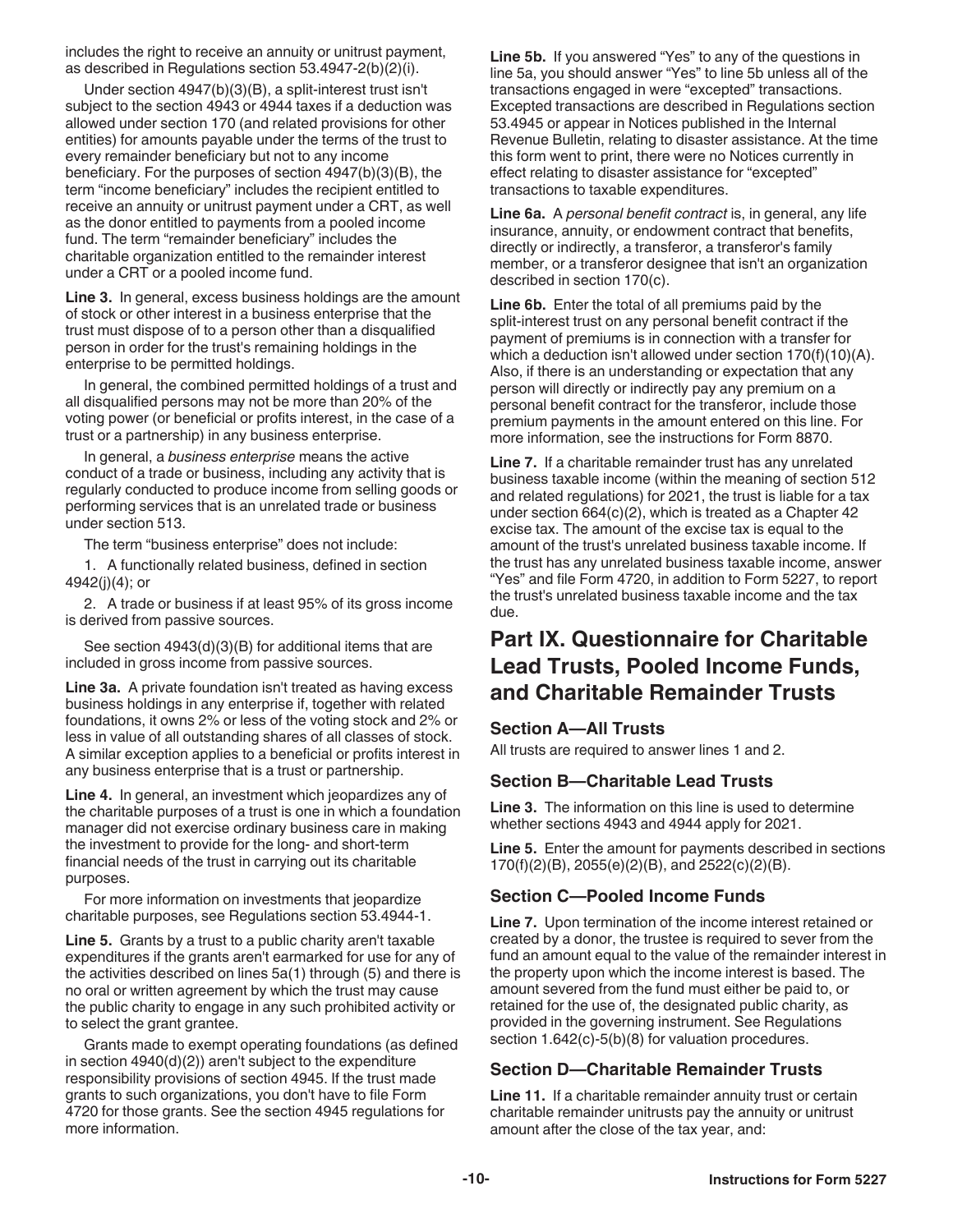<span id="page-10-0"></span>1. The payment is made within a reasonable time after the close of the tax year; and

2. To the extent the payment is characterized as corpus from a property distribution (other than cash), the trustee treats any income generated by the distribution as occurring on the last day of the tax year for which the annuity or unitrust amount is due, then the annuity trust or certain unitrusts won't be deemed to have:

• Engaged in self-dealing (section 4941),

• Unrelated debt-financed income (section 514),

• Received an additional contribution (Regulations sections 1.664-2(b) and 1.664-3(b)), or

• Failed to function exclusively as a charitable remainder trust (Regulations section 1.664-1(a)(4)).

See Regulations sections 1.664-2(a)(1) and 1.664-3(a)(1) for more information.

Under Regulations section 1.664-1(d)(5), a distribution of property (other than cash) is treated as a sale by the trust.

**Note.** You must report income (gain) generated by the property distribution (discussed above) on Part I of Form 5227 for the current tax year.

**Trusts created before December 10, 1998.** The election in Regulations sections  $1.664 - 2(a)(1)(i)(a)(2)$  and  $1.664 - 3(a)$  $(1)(i)(g)(2)$  does not apply to charitable remainder annuity trusts and certain charitable remainder unitrusts whose annuity or unitrust amount is 15% or less.

**Line 12. Net investment income tax (NIIT)—Regulations section 1.1411-10(g) election.** In general, a CRT that owns stock of a controlled foreign corporation (CFC) (within the meaning of section  $953(c)(1)(B)$  or  $957(a)$ ) or a passive foreign investment company (PFICs)(within the meaning of section 1297(a)) that it treats as a qualified electing fund (QEF) under section 1295 may make the election provided in Regulations section 1.1411-10(g). For NIIT purposes, if an election is in effect with respect to a CFC or QEF, then, in general, the amounts included in income for regular tax purposes under section 951 and section 1293 from the CFC or QEF are also included in NII, and distributions of previously taxed income to the CRT from the CFC or QEF described in section 959(d) or 1293(c) are excluded from NII.

This election must be made on an entity-by-entity basis, and applies only to the particular CFCs and QEFs for which an election is made. If the CRT owns a CFC or QEF through certain domestic pass-through entities, such as a domestic partnership or common trust fund, the domestic pass-through entity may make the election with respect to the CFC or QEF and you will be considered as having made the election. If the entity does not make the election, you may make the election with respect to the CFC or QEF owned through the entity.

**When to make the election.** The election applies to the tax year for which it is made and later tax years, and applies to all interests in the CFC or QEF that the CRT later acquires. The CRT cannot revoke the election. The election must be made no later than the first tax year beginning after December 31, 2013, in which the CRT includes an amount in income for regular tax purposes under section 951(a) or 1293(a) with respect to the CFC or QEF. The election may be made on an original or an amended return, provided that the tax year for which the election is made, and all tax years affected by the election, aren't closed by the period of limitations on

assessments under section 6501. For more information, see Regulations section 1.1411-10(g).

**Note.** CRTs that make the Simplified Net Investment Income Calculation Election may also make the Regulations section 1.1411-10(g) election. See Part II of Schedule A, later.

For more information on the NII treatment of income from certain CFCs and PFICs within the section 664 category and class system, see Regulations section 1.1411-10 and Proposed Regulations section 1.1411-3(d)(2)(ii).

**Contents of the election.** In order to make the election, the CRT must check the "Yes" box on line 12 and must attach a statement to its Form 5227, which must include:

• Name of the CRT and its EIN;

• A declaration that the CRTs elect under Regulations section 1.1411-10(g) to apply the rules in Regulations section 1.1411-10(g) to the CFCs and QEFs identified in the statement; and

• The following information with respect to each CFC and QEF for which an election is made:

• The name of the CFC or QEF; and

• Either the EIN of the CFC or QEF, or, if the CFC or QEF does not have an EIN, the reference ID number of the CFC or QEF.

**Line 16.** Check the "Yes" box and enter the name of the foreign country if either (1) or (2) below applies.

1. The trust owns more than 50% of the stock in any corporation that owns one or more foreign bank accounts.

2. At any time during the year, the trust had an interest in or signature or other authority over a bank, securities, or other financial account in a foreign country.

**Exception.** Check "No" if either of the following applies to the trust.

• The combined value of the accounts was \$10,000 or less during the whole year.

• The accounts were with a U.S. military banking facility operated by a U.S. financial institution.

See FinCEN Form 114, Report of Foreign Bank and Financial Accounts (FBAR), and its instructions to determine whether the trust is considered to have an interest in or signature or other authority over a bank, securities, or other financial account in a foreign country. If "Yes," electronically file FinCEN Form 114 with the Department of the Treasury using the FinCEN's BSA E-Filing System. Because FinCEN Form 114 isn't a tax form, don't file it with Form 5227. See *[Fincen.gov](https://www.fincen.gov)* for more information.

*If you are required to file FinCEN Form 114 but don't, you may have to pay a penalty of up to \$10,000*  you may have to pay a<br>
(more in some cases).

# **Signature**

Form 5227 must be signed by the trustee or by an authorized representative.

If you, as trustee (or an employee or officer of the trust), fill in Form 5227, the *Paid Preparer Use Only* space should remain blank. If someone prepares this return without charge, that person should not sign the return.

**Paid preparer.** Generally, anyone who is paid to prepare a tax return for a charitable remainder trust must sign the return and fill in the other blanks in the *Paid Preparer Use Only* area of the return. For all other trusts, completion of Form 5227's *Paid Preparer Use Only* area is optional.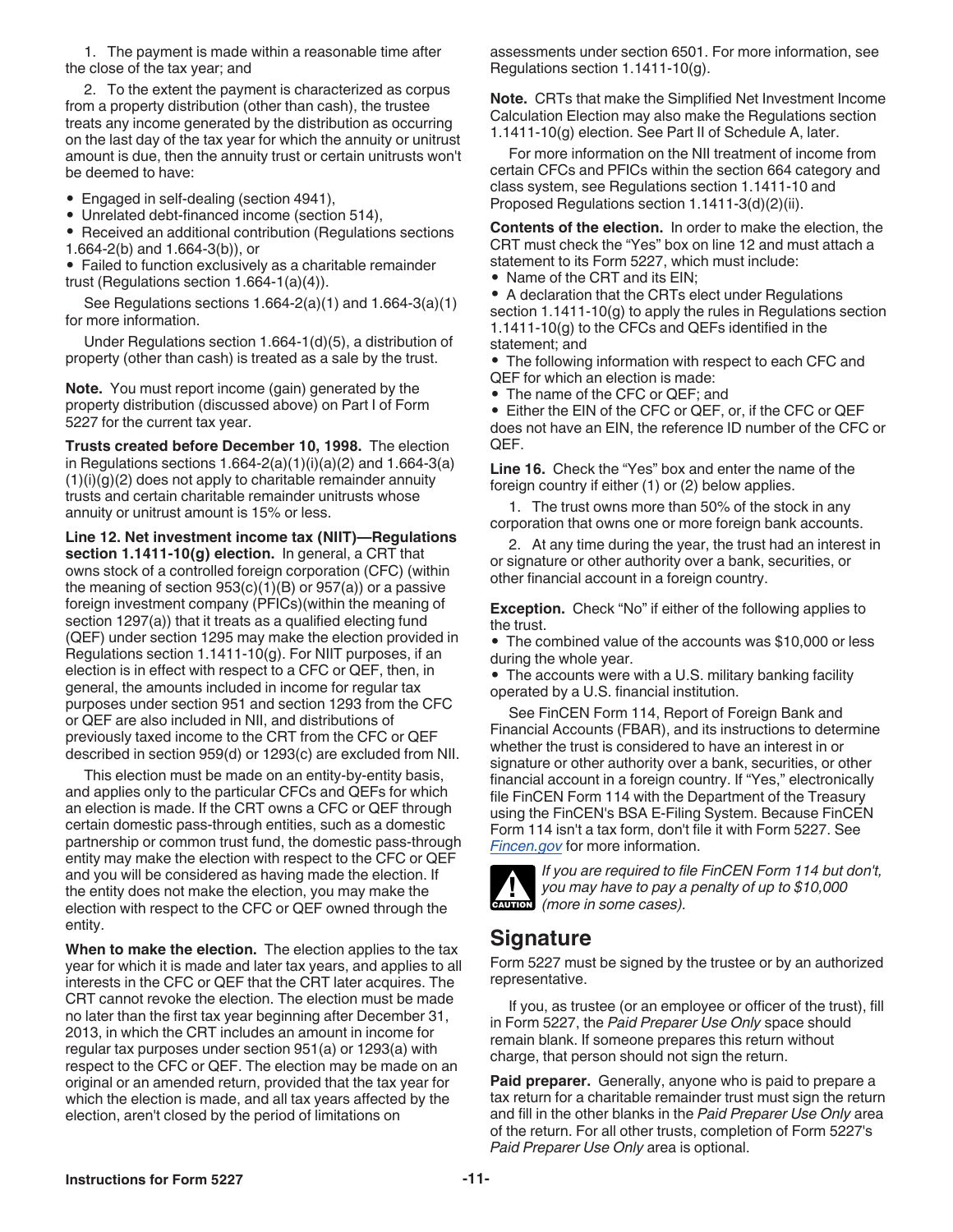<span id="page-11-0"></span>If you have questions about whether a preparer is required to sign the return, please contact an IRS office.

The person required to sign the return as the preparer must:

• Complete the required preparer information,

• Sign it in the space provided for the preparer's signature (a facsimile signature is acceptable), and

• Give the trustee a copy of the return in addition to the copy to be filed with the IRS.

*Enter the paid preparer's PTIN, not his or her social security number (SSN), in the "PTIN" box in the paid preparer's block. Because Form 5227 is publicly disclosable, any information entered in this block will become public. For more information about PTINs, visit the IRS website at [IRS.gov/PTIN](https://www.irs.gov/Tax-Professionals/PTIN-Requirements-for-Tax-Return-Preparers).* **CAUTION !**

### **Schedule A—Distributions, Assets, and Donor Information**

**Note.** Schedule A **isn't** open to public inspection.

#### **Qualified Business Income Deduction**

A CRT is not entitled to a qualified business income deduction. However, a taxable recipient of a unitrust or annuity amount from a CRT may take into account QBI, qualified REIT dividends, and qualified PTP income received from a CRT to the extent that the unitrust or annuity amount distributed consists of such items. For additional information on how to report QBI and other section 199A items to beneficiaries/recipients, see the instructions for Schedule K-1 that are found in the Instructions for Form 1041.

#### **Part I. Accumulation Schedule (Section 664 trust only)**

The following information applies to lines 2a and 2b.

**Line 2a.** Enter the total of all distributions for 2021 on the short line to the immediate right of the "2021."

**Line 2b.** Enter the amount distributed from each income category.

### **Part II. Simplified Net Investment Income Calculation Election (SNIIC Election) (Section 664 trust only)**

The CRT may make an election to calculate receipts and distributions of NII using a simplified method that is independent of the section 664 category and class system. Once made, the SNIIC election is irrevocable. If a CRT makes the SNIIC election, the CRT computes the NII in the same manner as an individual. When using the SNIIC, a CRT's accumulated NII is a separate and independent tracking system within the CRT and isn't assigned, combined, or taken into account in any of the CRT's existing categories (ordinary income, capital gain, nontaxable income).

### **Amount of NII Allocable to Income Recipients**

If a CRT makes the SNIIC election, distributions from a CRT to a recipient for a tax year consist of NII equal to the lesser of:

1. The total amount of the distributions to that recipient for that year, or

2. The current and accumulated NII of the CRT.

With this election, the classification of a distribution as consisting of NII or Excluded Income is independent from the character of the income distributed to the recipient for regular tax purposes using the section 664 category and class system. However, see *Effect of the SNIIC Election on Netting and Ordering Rules*, later.

### **Calculation of NII**

In computing the CRT's NII, if in a tax year a CRT's properly allocable deductions described in section 1411(c)(1)(B) exceed the gross investment income and net gain described in section  $1411(c)(1)(A)$ , then such excess deductions shall reduce the NII for that tax year and, to the extent of any remaining excess deductions, reduce NII in subsequent tax years of the CRT.

**Example.** A CRT has dividend income of \$1,000 and a long-term capital loss of \$10,000 in 2020; and \$11,000 long-term capital gains in 2021. The CRT would have (\$9,000) of accumulated NII in 2020, so any 2020 distributions to income recipients would not include any NII. In 2021, the CRT would have \$2,000 of NII available for distribution in 2021 and after.

**Note.** The SNIIC election is available for the 2021 tax year under Proposed Regulations section 1.1411-3(d)(3). When finalized, Proposed Regulations section 1.1411-3(d)(3) is proposed to apply to tax years of the CRT beginning after December 31, 2012. However, if, after consideration of all comments received in response to those proposed regulations, it appears that there is no significant interest among taxpayers in having the option of using the simplified method, the IRS may omit this election from the regulations when finalized. If the SNIIC election is omitted, the CRT won't have to amend the 2021 return. The Instructions for Form 5227 in a later year will describe the actions that the CRT must take to transition from the SNIIC to calculating NII using the section 664 category and class system.

### **When To Make the SNIIC Election**

*CRTs established after December 31, 2012.* In the case of a CRT established after December 31, 2012, a CRT wanting to make the SNIIC election must do so on its Form 5227 return for the tax year in which the CRT is established.

*CRTs established before January 1, 2013.* In the case of a CRT established before January 1, 2013, the CRT wanting to make the election must do so on its Form 5227 return for its first tax year beginning on or after January 1, 2013.

*Making a SNIIC election on an amended return.* The CRT may make the election on an amended Form 5227 return for that year only if the tax year for which the SNIIC election is made, and all tax years that are affected by the election, for both the CRT and its recipients, aren't closed by the period of limitations on assessments under section 6501.

#### **How To Make the SNIIC Election and Completing the Form 5227 With a SNIIC Election**

- A CRT makes the SNIIC election by:
- Completing lines 1 through 3 of Part II by reporting all income received as Excluded Income;
- Completing lines 1 through 3 of Part I of Schedule A by reporting all income distributed as Excluded Income;
- Completing Part II of Schedule A (see *Instructions for Part*
- *II of Schedule A*, later); and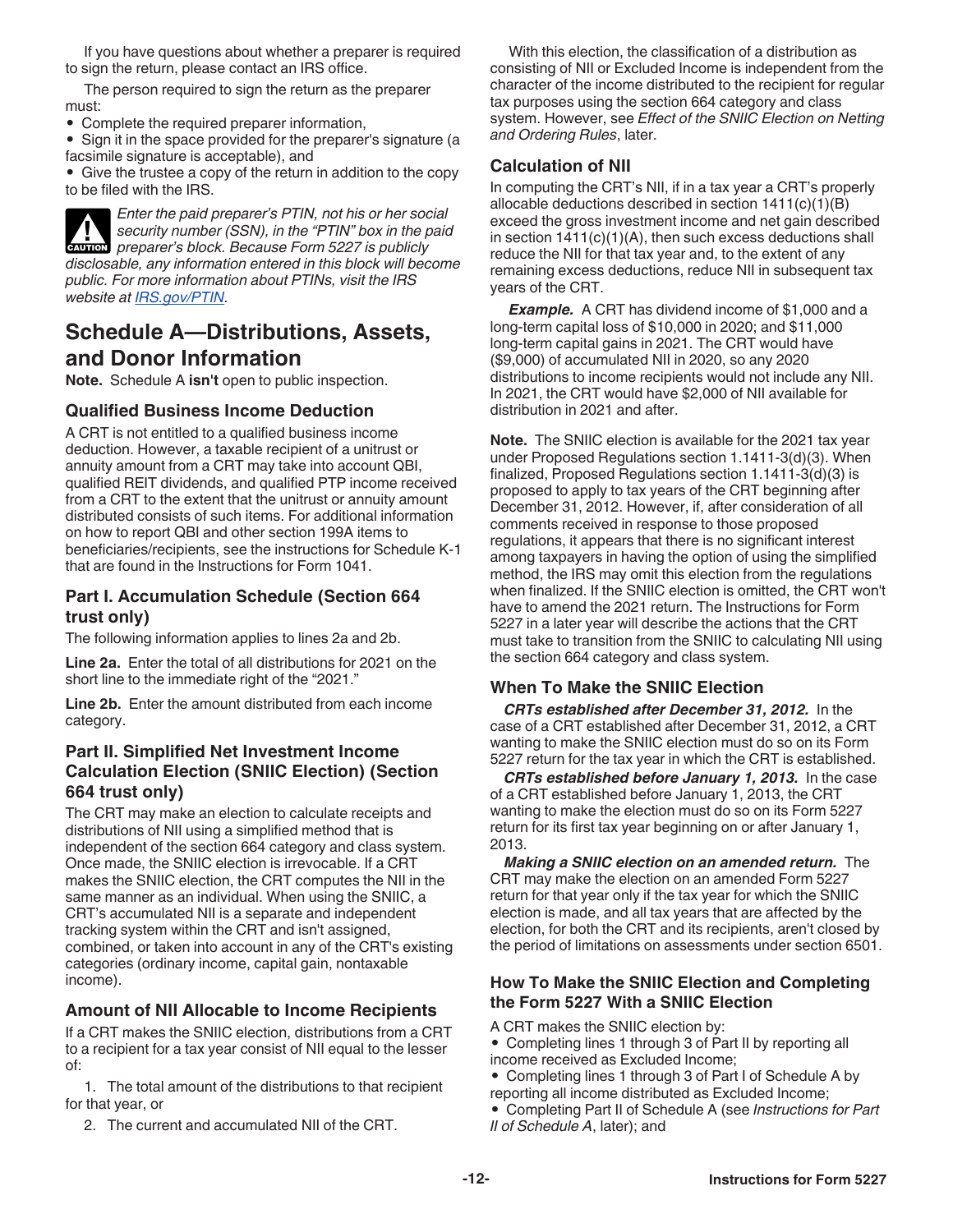• Reporting the allocable share of NII to recipients consistent with the election.

#### **Instructions for Part I of Schedule A**

**Column (a).** Enter the amount from the prior year Form 5227, Schedule A, Part I-B, line 4(d).

**Column (b).** Enter the CRT's current year NII.

*Using Form 8960 as a worksheet, include the amounts of income, gain, loss, and deductions reported on lines 1–12 of Form 8960 to compute NII (line 12 of Form 8960). Don't file the Form 8960 with the Form 5227.* **TIP**

**Column (c).** Enter the lesser of (i) the sum of columns (a) and (b), or (ii) the total distributions for the year (reported on line 2a of Part I of Schedule A). If the sum of columns (a) and (b) is zero or less, enter -0- in column (c).

**Column (d).** Subtract column (c) from the sum of columns (a) and (b). This amount will be reported in column (a) of the 2022 Form 5227.

### **Effect of the SNIIC Election on Netting and Ordering Rules**

The SNIIC election will change the netting and ordering rules for ordinary income and capital gains or losses. See *Ordering Rules for Ordinary Income and Additional Rules for Capital Gains and Losses*, later, for illustrative charts.



*You may want to read the Part III instructions and complete all worksheets (as necessary) before you*  **TIP** *make an entry on Part III of Schedule A.*

# **Part III. Current Distributions Schedule (Section 664 trust only)**

You must give each recipient listed in Part III a Schedule K-1 (Form 1041) that reflects that recipient's current distribution. The following rules and worksheets will help you figure the type of income a recipient receives from the trust's distributions. Also, attach a copy of each Schedule K-1 to Form 5227. See the Instructions for Schedule K-1 (Form 1041) for more information.

### **Column (b). Recipient's Identifying Number**

As a payer of income, the trust is required under section 6109 to request and provide a proper identifying number for each recipient of income. Enter the recipient's number on the respective Schedule K-1. Individuals and business recipients are responsible for giving you their taxpayer identification numbers upon request. You may use Form W-9, Request for Taxpayer Identification Number and Certification, to request the recipient's identifying number.

#### **Penalty**

The trust may incur a penalty under section 6723 if it fails to provide the taxpayer identification number of each recipient or income beneficiary identified on Schedule A. The penalty is \$50 for each failure to provide a required taxpayer identification number, unless reasonable cause can be established for the failure. If you are unable to provide the taxpayer identification number for any recipient or income

beneficiary, explain the circumstances in a signed affidavit and attach it to this return.

#### **Substitute Forms**

You don't need prior IRS approval for a substitute Schedule K-1 if it is an exact copy of the IRS statement. The boxes must use the same numbers and titles and must be in the same order and format as on the comparable IRS Schedule K-1. The substitute schedule must include the OMB number. You must request IRS approval to use other substitute Schedules K-1. To request approval, write to:

Internal Revenue Service Attention: Substitute Forms Program SE:W:CAR:MP:P:TP 5000 Ellin Road, C6-440 Lanham, MD 20706



*You may be subject to a penalty if you file a Schedule K-1 that does not conform to the*  **Schedule K-1 that does not conform to the specifications in Pub. 1167, General Rules and** *Specifications for Substitute Forms and Schedules.*

For updates on the Substitute Forms Program after this publication went to print, go to the product page for Pub. 1167 at *[IRS.gov/Pub1167](https://www.irs.gov/pub1167)*.

### **Inclusion of Amounts in Recipients' Income**

If there are two or more recipients, each will be treated as receiving his or her pro rata share of the various classes of income or corpus.

Amounts distributed by a charitable remainder annuity trust or a charitable remainder unitrust have the following characteristics in the hands of the recipients.

• First, as ordinary income to the extent of ordinary income for the current year and undistributed ordinary income for prior years of the trust. Ordinary income is computed without regard to any net operating loss deductions under section 172. See the *Ordering Rules for Ordinary Income*, later.

• Second, as capital gains to the extent of the trust's undistributed capital gains. Undistributed capital gains of the trust are determined on a cumulative net basis without regard to any capital loss carrybacks and carryovers. See the *Netting Rules, Ordering Rules for Capital Gains and Losses,*  and *Carryover Rules*, later, for capital gains.

• Third, as nontaxable income to the extent of the trust's nontaxable income for the current year and undistributed nontaxable income for prior years.

• Fourth, as a distribution of trust corpus. For this purpose, trust corpus means the net FMV of the trust assets less the total undistributed income (but not loss) in each of the above categories.

### **Column (j). NII**

If the CRT has not made a SNIIC election, then enter the total amount of NII allocated to each recipient in column (j) that is included in columns (d) through (g) for that recipient.

If the CRT has made a SNIIC election, then, for each recipient, multiply the amount in column (c) of Part II by the percentage reported in column (c) of line 4 of Part III of Schedule A, and enter the amount in column (j) for each recipient.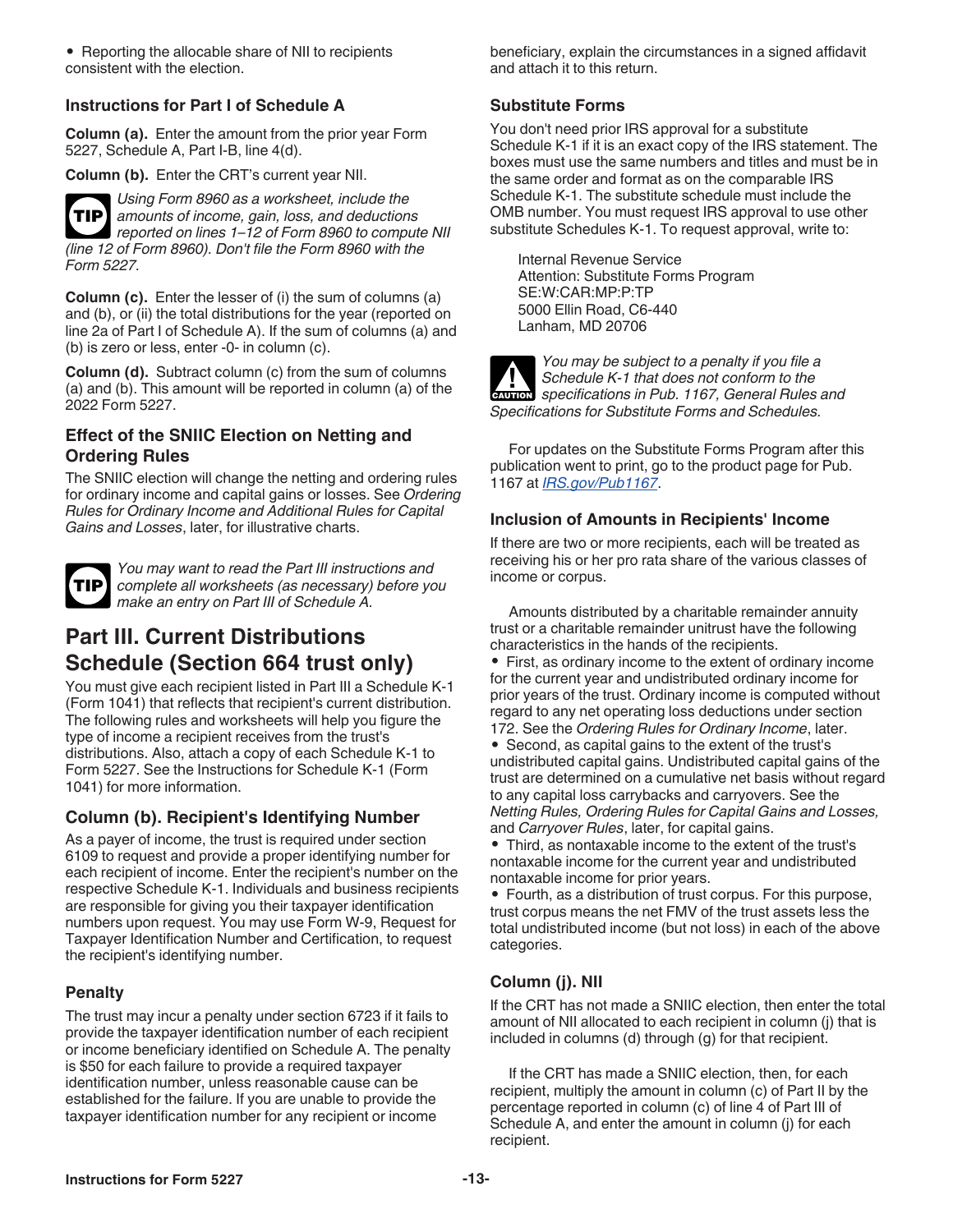<span id="page-13-0"></span>For each recipient, enter the difference between the amount in column (j) and the sum of the amounts in columns (d) through (f) using code H in box 14 of the Schedule K-1 (Form 1041).

• If the amount in column (j) is less than the sum of the amounts in columns (d) through (f), enter the difference as a negative amount under code H in box 14 of the Schedule K-1 (Form 1041).

• If the amount in column (j) is greater than the sum of the amounts in columns (d) through (f), enter the difference as a positive amount under code H in box 14 of the Schedule K-1 (Form 1041).

**Ordering rules for ordinary income.** Ordinary income is composed of two classes for purposes of characterizing and ordering distributions: (a) qualified dividends, and (b) all other ordinary income. If the trust has both classes of ordinary income, distributions are treated as made first from all the other ordinary income class, and second from the qualified dividends class.

The following chart highlights the difference in ordering rules depending on whether the CRT elects to use the SNIIC method.

|                                                      | <b>Section 664 Method</b>                                  | <b>SNIIC Election Method</b> |  |  |
|------------------------------------------------------|------------------------------------------------------------|------------------------------|--|--|
| 1. Distributions of all other ordinary income:       |                                                            |                              |  |  |
|                                                      | First, ordinary income that is NII (40.8% rate), then      |                              |  |  |
|                                                      | Ordinary income that is Excluded Income (37% rate)         | All ordinary income class    |  |  |
| 2. Distributions from the qualified dividends class: |                                                            |                              |  |  |
|                                                      | First, qualified dividends that are NII (23.8% rate), then |                              |  |  |
|                                                      | Qualified dividends that are Excluded Income (20% rate)    | All qualified dividends      |  |  |

### **Ordering Rules for Ordinary Income**

**Additional rules for capital gains and losses.** The following charts highlight the difference in netting and ordering rules for capital gains and losses depending on whether the CRT elects to use the Simplified Net Investment Income Calculation (SNIIC) method. In general, if the CRT elects to use the SNIIC method, the netting and ordering rules will be essentially the same as those applicable before the 2013 tax year; every dollar distributed will carry out the CRT's NII, to the extent of the CRT's accumulated NII, without regard to the class or category of that distribution for

regular tax purposes. If the CRT uses the section 664 method for calculating NII and Excluded Income, the netting and ordering rules are expanded to take into account additional classes within the ordinary income and capital gain categories that are created due to the imposition of an additional 3.8% tax on NII but not on Excluded Income.

**Netting rules.** Gains and losses are netted within each class to arrive at a net gain or loss for that class. After you net within a class, the following additional netting rules apply to the capital gains category.

#### **Netting Rules**

|    | <b>SNIIC Election Method</b> |                                                                                                                                   |                                                       |  |  |
|----|------------------------------|-----------------------------------------------------------------------------------------------------------------------------------|-------------------------------------------------------|--|--|
| 1. |                              | Among the long-term capital gain and loss classes:                                                                                |                                                       |  |  |
|    | (a)                          | A net loss from the 28% long-term capital gain class that is NII (31.8% rate) reduces net gains in the following order:           |                                                       |  |  |
|    |                              | First, gain from the section 1250 long-term capital gain class that is NII (28.8% rate), then                                     | Not Applicable                                        |  |  |
|    |                              | Net gain from the 28% long-term capital gain class that is Excluded Income (28% rate), then                                       |                                                       |  |  |
|    |                              | Gain from the section 1250 long-term capital gain class that is Excluded Income (25% rate), then                                  |                                                       |  |  |
|    |                              | Net gain from all the other long-term capital gain class that is NII (23.8% rate), and finally                                    |                                                       |  |  |
|    |                              | Net gain from all the other long-term capital gain class that is Excluded Income (20% rate).                                      |                                                       |  |  |
|    | (b)                          | A net loss from the 28% long-term capital gain class that is Excluded Income (28% rate) reduces net gains in the following order: |                                                       |  |  |
|    |                              | First, net gain from the 28% long-term capital gain class that is NII (31.8% rate), then                                          | First, gain from the                                  |  |  |
|    |                              | Gain from the section 1250 long-term capital gain class that is NII (28.8% rate), then                                            | section 1250 long-term<br>capital gain class, then    |  |  |
|    |                              | Gain from the section 1250 long-term capital gain class that is Excluded Income (25% rate), then                                  | Net gain from all the other<br>long-term capital gain |  |  |
|    |                              | Net gain from all the other long-term capital gain class that is NII (23.8% rate), and finally                                    |                                                       |  |  |
|    |                              | Net gain from all the other long-term capital gain class that is Excluded Income (20% rate).                                      | class.                                                |  |  |
|    | (c)                          | A net loss from all the other long-term capital gain class that is NII (23.8% rate) reduces net gains in the following order:     |                                                       |  |  |
|    |                              | First, net gain from the 28% long-term capital gain class that is NII (31.8% rate), then                                          |                                                       |  |  |
|    |                              | Gain from the section 1250 long-term capital gain class that is NII (28.8% rate), then                                            |                                                       |  |  |
|    |                              | Net gain from the 28% long-term capital gain class that is Excluded Income (28% rate), then<br>Not Applicable                     |                                                       |  |  |
|    |                              | Gain from the section 1250 long-term capital gain class that is Excluded Income (25% rate), and finally                           |                                                       |  |  |
|    |                              | Net gain from all the other long-term capital gain class that is Excluded Income (20% rate).                                      |                                                       |  |  |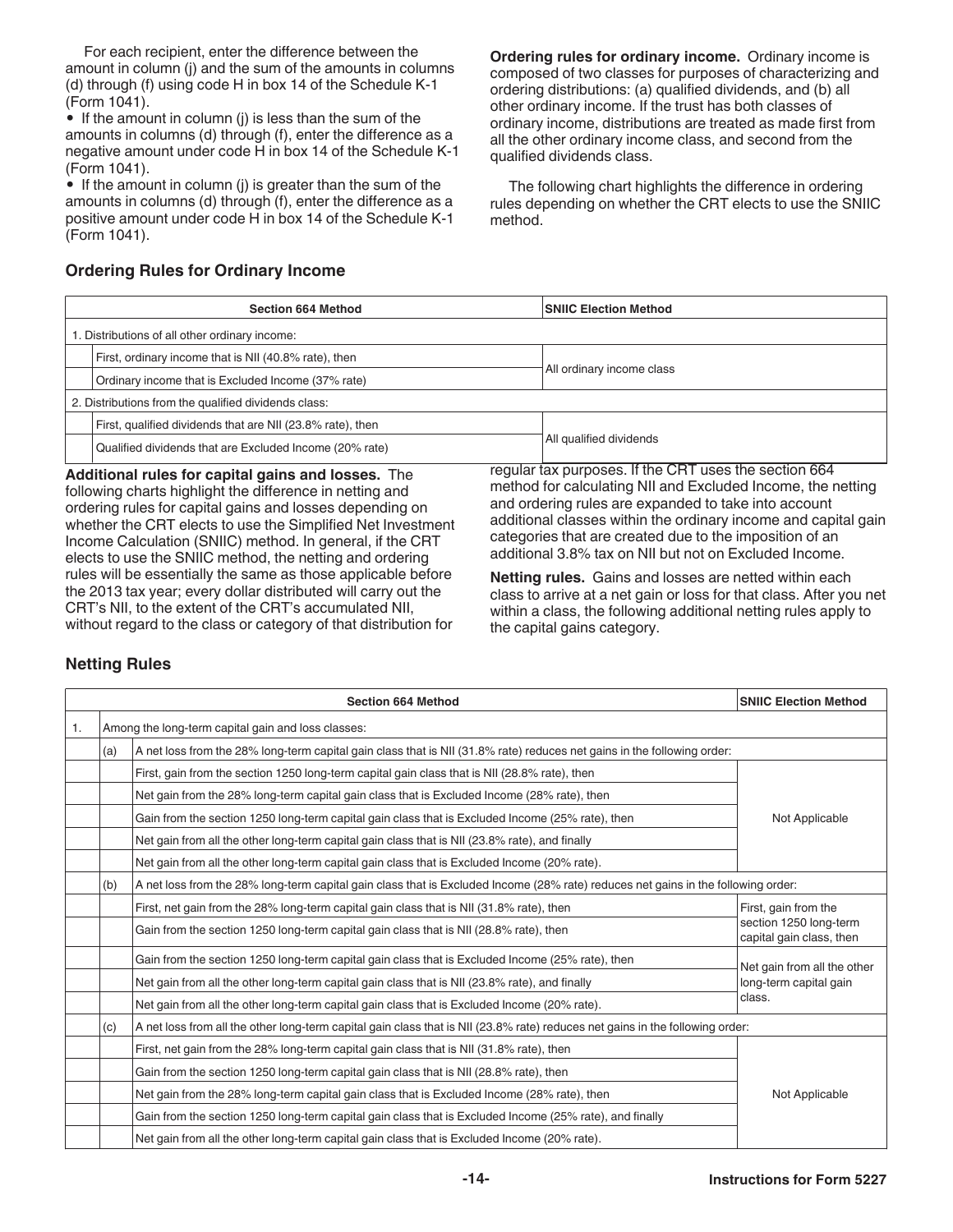<span id="page-14-0"></span>

|    |                                                           | <b>Section 664 Method</b>                                                                                                                                      | <b>SNIIC Election Method</b>                             |  |  |
|----|-----------------------------------------------------------|----------------------------------------------------------------------------------------------------------------------------------------------------------------|----------------------------------------------------------|--|--|
|    | (d)                                                       | A net loss from all the other long-term capital gain class that is Excluded Income (20% rate) reduces net gains in the following order:                        |                                                          |  |  |
|    |                                                           | First, net gain from the 28% long-term capital gain class that is NII (31.8% rate), then                                                                       | First, net gain from the                                 |  |  |
|    |                                                           | Gain from the section 1250 long-term capital gain class that is NII (28.8% rate), then                                                                         | 28% long-term capital<br>gain class, then                |  |  |
|    |                                                           | Net gain from the 28% long-term capital gain class that is Excluded Income (28% rate), then                                                                    | Gain from the section                                    |  |  |
|    |                                                           | Gain from the section 1250 long-term capital gain class that is Excluded Income (25% rate), and finally                                                        | 1250 long-term capital<br>gain class.                    |  |  |
|    |                                                           | Net gain from all the other long-term capital gain class that is NII (23.8% rate).                                                                             |                                                          |  |  |
| 2. | Among the short-term and long-term gain and loss classes: |                                                                                                                                                                |                                                          |  |  |
|    | (a)                                                       | A net short-term capital loss that is NII (40.8% rate) is applied to reduce the net short-term and net long-term capital gain classes as follows:              |                                                          |  |  |
|    |                                                           | First, short-term capital gain class that is Excluded Income (37% rate), then                                                                                  | First, net gain from the                                 |  |  |
|    |                                                           | Net gain from the 28% long-term capital gain class that is NII (31.8% rate), then                                                                              | 28% long-term capital<br>gain class, then                |  |  |
|    |                                                           | Gain from the section 1250 long-term capital gain class that is NII (28.8% rate), then                                                                         | Gain from the section                                    |  |  |
|    |                                                           | Net gain from the 28% long-term capital gain class that is Excluded Income (28% rate), then                                                                    | 1250 long-term capital<br>gain class, and finally        |  |  |
|    |                                                           | Gain from the section 1250 long-term capital gain class that is Excluded Income (25% rate), then                                                               |                                                          |  |  |
|    |                                                           | Net gain from all the other long-term capital gain class that is NII (23.8% rate), and finally                                                                 | Net gain from all the other                              |  |  |
|    |                                                           | Net gain from all the other long-term capital gain class that is Excluded Income (20% rate).                                                                   | long-term capital gain<br>class.                         |  |  |
|    | (b)                                                       | A net short-term capital loss that is Excluded Income (37% rate) is applied to reduce the net short-term and net long-term capital gain classes<br>as follows: |                                                          |  |  |
|    |                                                           | First, short-term capital gain class that is NII (40.8% rate), then                                                                                            |                                                          |  |  |
|    |                                                           | Net gain from the 28% long-term capital gain class that is NII (31.8% rate), then                                                                              | First, net gain from the                                 |  |  |
|    |                                                           | Gain from the section 1250 long-term capital gain class that is NII (28.8% rate), then                                                                         | 28% long-term capital<br>gain class, then                |  |  |
|    |                                                           | Net gain from the 28% long-term capital gain class that is Excluded Income (28% rate), then                                                                    | Gain from the section                                    |  |  |
|    |                                                           | Gain from the section 1250 long-term capital gain class that is Excluded Income (25% rate), then                                                               | 1250 long-term capital<br>gain class, and finally        |  |  |
|    |                                                           | Net gain from all the other long-term capital gain class that is NII (23.8% rate), and finally                                                                 | Net gain from all the other                              |  |  |
|    |                                                           | Net gain from all the other long-term capital gain class that is Excluded Income (20% rate).                                                                   | long-term capital gain<br>class.                         |  |  |
| 3. |                                                           | An overall net long-term capital loss reduces any net short-term capital gain as follows:                                                                      |                                                          |  |  |
|    |                                                           | First, any net short-term capital gain that is NII (40.8% rate), then                                                                                          | Overall net long-term                                    |  |  |
|    |                                                           | Any net short-term capital gain that is Excluded Income (37% rate).                                                                                            | capital loss reduces any<br>net short-term capital gain. |  |  |

**Ordering rules for capital gains and losses.** The following rules apply to undistributed long-term capital gains on assets held more than 1 year. If, in any tax year of the trust, the trust has both undistributed short-term capital gain

and undistributed long-term capital gain, the short-term capital gain is deemed distributed before any long-term capital gain.

### **Ordering Rules for Capital Gains and Losses**

|  | <b>SNIIC Election Method</b>                                                                                 |                                                                        |  |  |
|--|--------------------------------------------------------------------------------------------------------------|------------------------------------------------------------------------|--|--|
|  | 1. Any short-term capital gains are deemed to be distributed in the following order:                         |                                                                        |  |  |
|  | First, short-term capital gain class that is NII (40.8% rate), then                                          | Short-term capital gains                                               |  |  |
|  | Short-term capital gain class that is Excluded Income (37% rate).                                            |                                                                        |  |  |
|  | 2. Any long-term capital gains are deemed to be distributed in the following order:                          |                                                                        |  |  |
|  | The 28% long-term capital gain class that is NII (31.8% rate) is deemed distributed, then                    | The 28% long-term capital<br>gain class is deemed<br>distributed, then |  |  |
|  | The section 1250 long-term capital gain class that is NII (28.8% rate) is deemed distributed, then           |                                                                        |  |  |
|  | The 28% long-term capital gain class that is Excluded Income (28% rate) is deemed distributed, then          | The section 1250 long-term                                             |  |  |
|  | The section 1250 long-term capital gain class that is Excluded Income (25% rate) is deemed distributed, then | capital gain class is<br>deemed distributed, and<br>finally            |  |  |
|  | All other long-term capital gain class that is NII (23.8% rate) is deemed distributed, and finally           | All other long-term capital                                            |  |  |
|  | All other long-term capital gain class is deemed distributed.                                                | gain class.                                                            |  |  |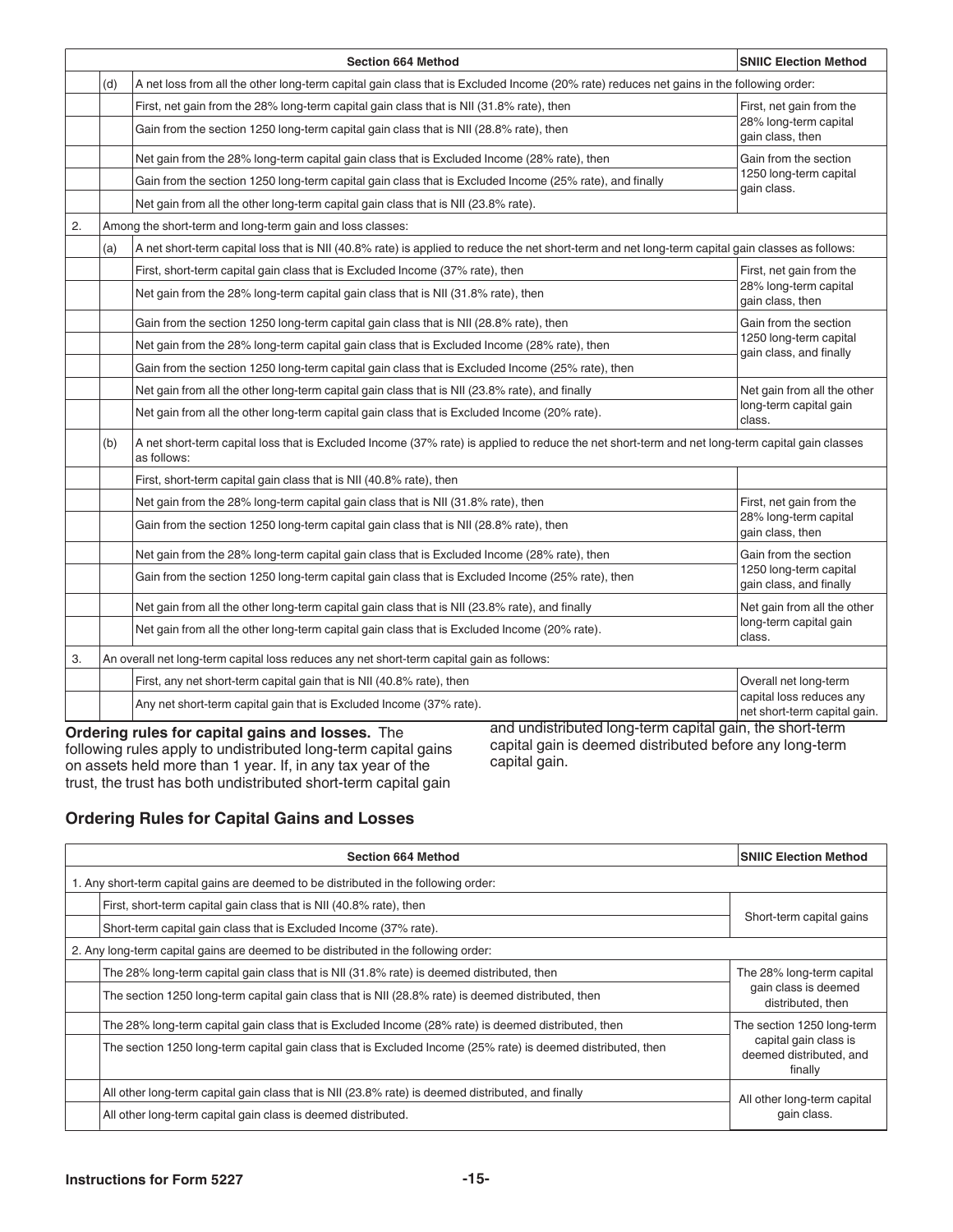### <span id="page-15-0"></span>**Carryover Rules**

|                                                                                 | <b>SNIIC Election Method</b>                                                                                                                                                                                                 |                                                                                                                                                                         |  |
|---------------------------------------------------------------------------------|------------------------------------------------------------------------------------------------------------------------------------------------------------------------------------------------------------------------------|-------------------------------------------------------------------------------------------------------------------------------------------------------------------------|--|
| 1. If the trust has capital losses in excess of capital gains for any tax year: |                                                                                                                                                                                                                              |                                                                                                                                                                         |  |
|                                                                                 | The excess of the 40.8% rate net short-term capital loss over the net long-term capital gain for that year is a 40.8%<br>rate short-term capital loss carryover to the next tax year.                                        | The excess of the net<br>short-term capital loss                                                                                                                        |  |
|                                                                                 | The excess of the 37% rate net short-term capital loss over the net long-term capital gain for that year is a 37%<br>rate short-term capital loss carryover to the next tax year.                                            | over the net long-term<br>capital gain for that year<br>is a short-term capital<br>loss carryover to the next<br>tax year.                                              |  |
|                                                                                 | The excess of the 23.8% net long-term capital loss over the net short-term capital gain for that year is a 23.8%<br>long-term capital loss carryover to the next tax year.                                                   | The excess of the net<br>long-term capital loss                                                                                                                         |  |
|                                                                                 | The excess of the 20% net long-term capital loss over the net short-term capital gain for that year is a 20%<br>long-term capital loss carryover to the next tax year.                                                       | over the net short-term<br>capital gain for that year<br>is a long-term capital loss<br>carryover to the next tax<br>year.                                              |  |
|                                                                                 | 2. If the trust has capital gains in excess of capital losses for any tax year:                                                                                                                                              |                                                                                                                                                                         |  |
|                                                                                 | The excess of the 40.8% rate net short-term capital gain over the net long-term capital loss for that year is, to the<br>extent not deemed distributed, a 40.8% rate short-term capital gain carryover to the next tax year. | The excess of the net<br>short-term capital gain                                                                                                                        |  |
|                                                                                 | The excess of the 37% rate net short-term capital gain over the net long-term capital loss for that year is, to the<br>extent not deemed distributed, a 37% rate short-term capital gain carryover to the next tax year.     | over the net long-term<br>capital loss for that year<br>is, to the extent not<br>deemed distributed, a<br>short-term capital gain<br>carryover to the next tax<br>year. |  |
|                                                                                 | The excess of the 31.8% rate net long-term capital gain over the net short-term capital loss for that year is, to the<br>extent not deemed distributed, a 31.8% rate long-term capital gain carryover to the next tax year.  |                                                                                                                                                                         |  |
|                                                                                 | The excess of the 28.8% rate net long-term capital gain over the net short-term capital loss for that year is, to the<br>extent not deemed distributed, a 28.8% rate long-term capital gain carryover to the next tax year.  | The excess of the net<br>long-term capital gain                                                                                                                         |  |
|                                                                                 | The excess of the 28% rate net long-term capital gain over the net short-term capital loss for that year is, to the<br>extent not deemed distributed, a 28% rate long-term capital gain carryover to the next tax year.      | over the net short-term<br>capital loss for that year<br>is, to the extent not<br>deemed distributed, a<br>long-term capital gain                                       |  |
|                                                                                 | The excess of the 25% rate net long-term capital gain over the net short-term capital loss for that year is, to the<br>extent not deemed distributed, a 25% rate long-term capital gain carryover to the next tax year.      |                                                                                                                                                                         |  |
|                                                                                 | The excess of the 23.8% rate net long-term capital gain over the net short-term capital loss for that year is, to the<br>extent not deemed distributed, a 23.8% rate long-term capital gain carryover to the next tax year.  | carryover to the next tax<br>year.                                                                                                                                      |  |
|                                                                                 | The excess of the 20% rate net long-term capital gain over the net short-term capital loss for that year is, to the<br>extent not deemed distributed, a 20% rate long-term capital gain carryover to the next tax year.      |                                                                                                                                                                         |  |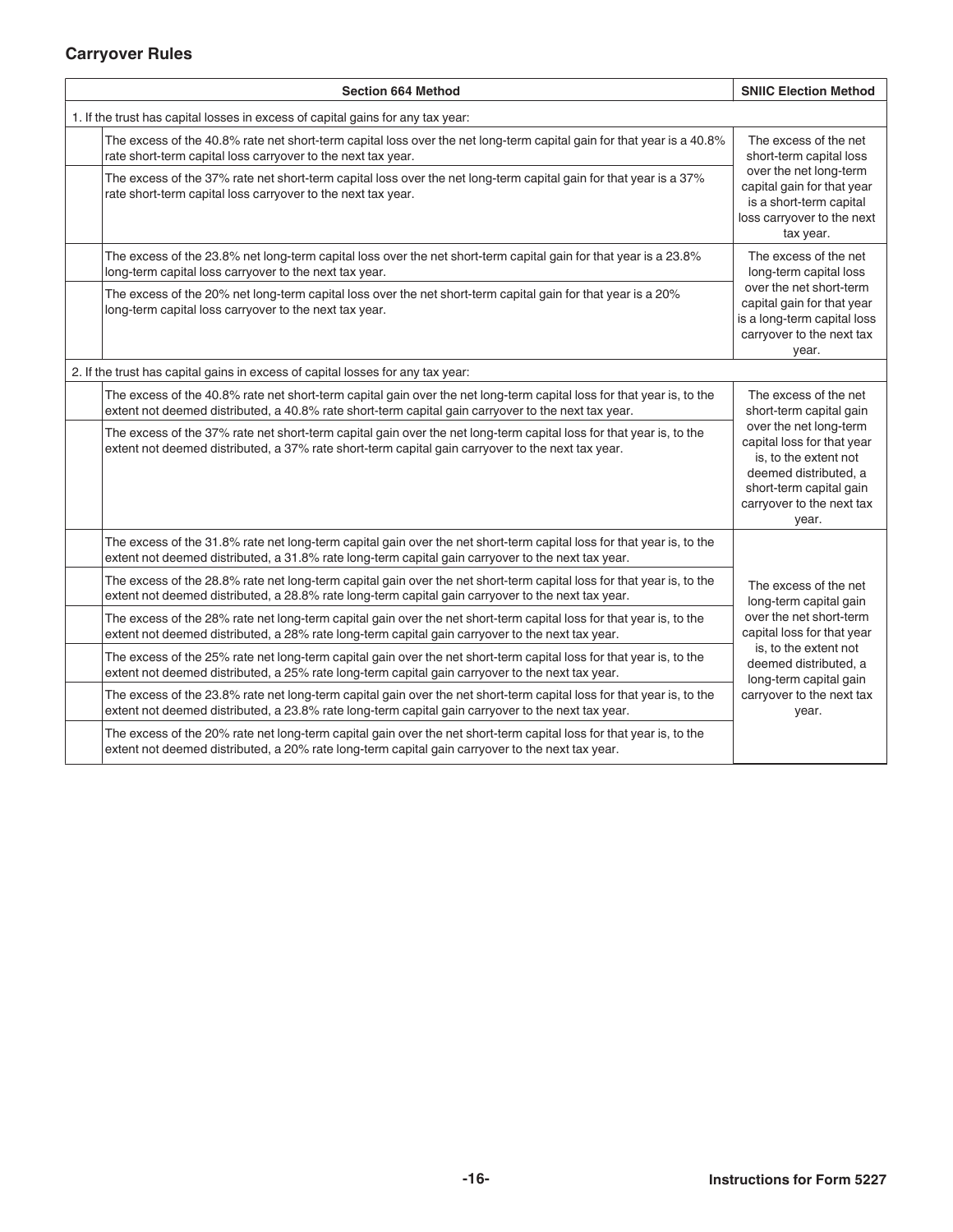# **Part IV. Current Distributions**

(Charitable lead trusts or pooled income funds only)

**Line 1.** A charitable lead trust uses line 1 of Part IV to report the aggregate amount of distributions made during the year to one or more noncharitable (private) beneficiaries. For example, when the lead period terminates, all future distributions are payable to the noncharitable beneficiary. However, because charitable lead trusts can vary considerably, the expiration of the lead period isn't the only context within which the trust may provide for payments to a noncharitable (private) beneficiary. See the annotations to the sample charitable lead trusts in Rev. Proc. 2007-45, 2007-29 I.R.B. 89, and Rev. Proc. 2007-46, 2007-29 I.R.B. 102, for examples of other situations in which amounts may be payable to a noncharitable beneficiary.

A pooled income fund uses line 1 of Part IV to report the amount distributable annually among one or more noncharitable (private) beneficiaries who hold income interests in the fund.

# **Part V. Assets and Donor Information**

**Line 2.** Pooled income funds don't complete lines 1 and 2.

For trusts that answered "Yes" to question 1, complete all columns on line 2 for all donors to the trust in 2021. For additional donors to the trust that did not contribute to the trust in 2021, complete column (a) only.

For trusts that answered "No" to question 1, complete only column (a) for all donors to the trust.

**Paperwork Reduction Act Notice.** We ask for the information on this form to carry out the Internal Revenue laws of the United States. You are required to give us the

information. We need it to ensure that you are complying with these laws and to allow us to figure and collect the right amount of tax.

You aren't required to provide the information requested on a form that is subject to the Paperwork Reduction Act unless the form displays a valid OMB control number. Books or records relating to a form or its instructions must be retained as long as their contents may become material in the administration of any Internal Revenue law. Generally, tax returns and return information are confidential, as required by section 6103.

The time needed to complete and file this form will vary depending on individual circumstances. The estimated average time is:

| Recordkeeping                                                          | 89 hr., 11 min. |
|------------------------------------------------------------------------|-----------------|
| Learning about the law or the<br>form                                  | 21 hr., 54 min. |
| <b>Preparing the form <i>manufacture in the Preparing the form</i></b> | 44 hr., 47 min. |
| Copying, assembling, and<br>sending the form to IRS                    | 5 hr., 54 min.  |

If you have comments concerning the accuracy of these time estimates or suggestions for making this form simpler, we would be happy to hear from you. You can send us comments from *[IRS.gov/FormComments](https://www.irs.gov/forms-pubs/comment-on-tax-forms-and-publications)*. Or you can write to the Internal Revenue Service, Tax Forms and Publications Division, 1111 Constitution Ave. NW, IR-6526, Washington, DC 20224. Don't send the form to this office.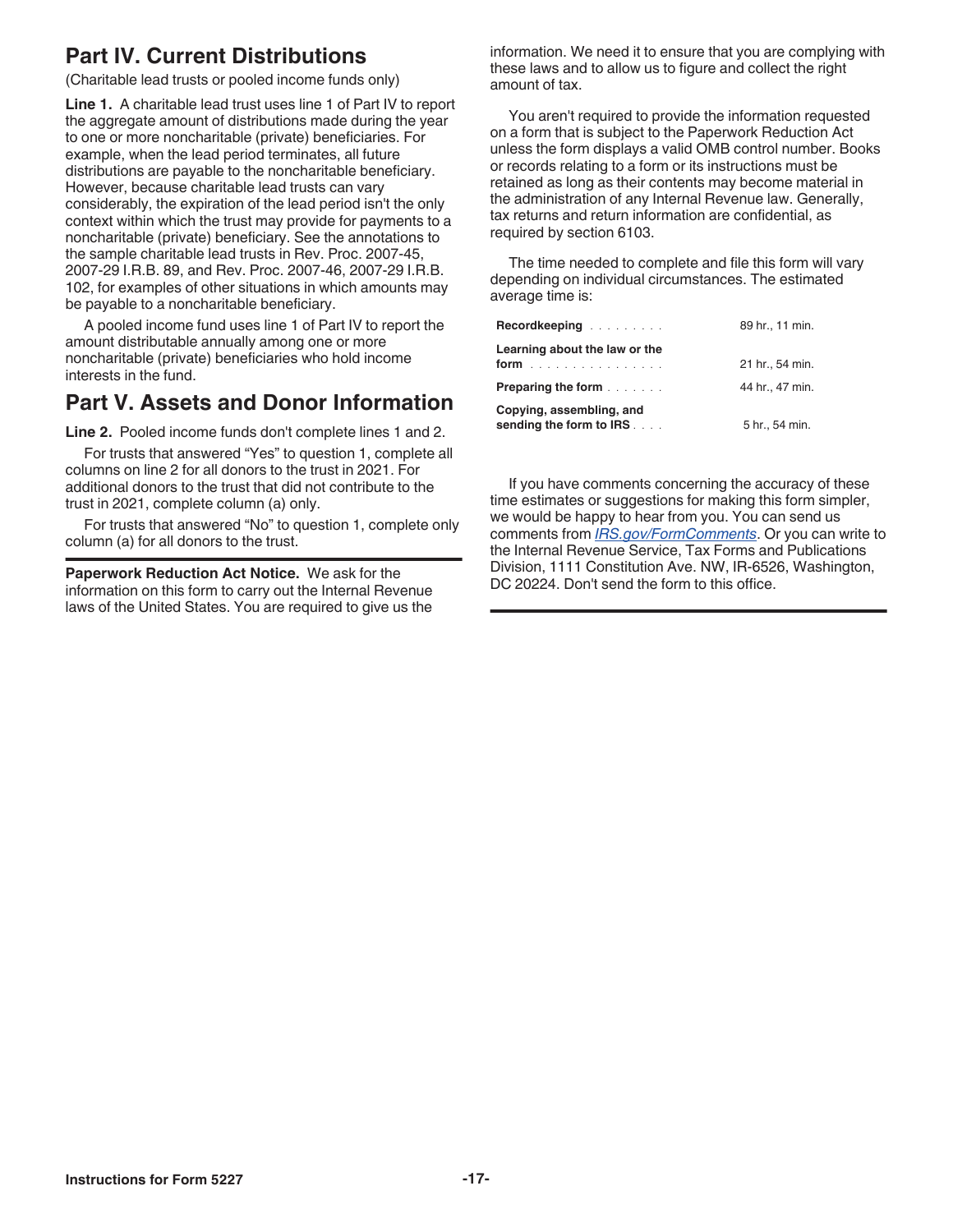# <span id="page-17-0"></span>**Capital Gains Distribution Worksheet** (*KEEP FOR YOUR RECORDS*)

**Short-term Long-term** Excluded Accumulated Net Investment Income (ANII) post-2012 28% long-term capital gain class Section 1250 long-term capital gain class All other long-term capital gain classes Excluded ANII post-2012 Excluded ANII<br>post-2012 Excluded ANII post-2012 **1.** Prior years undistributed gain or (loss) .... **2.** Current year net gain or (loss) .... **3.** Total combined gain or (loss) by class . . **4.** Adjustments for netting any long-term capital (losses) on line 3 .... **5.** Total .... **6.** Adjustments for netting any short-term capital gain or (loss) on line 3 (see *Netting Rules,* earlier) . . . **7.** Total undistributed gains .... **8.** 2021 distributions... **9.** Carryforward to 2022 (line 7 less line 8)...

Use this worksheet to determine the ordering of any capital gains distributions.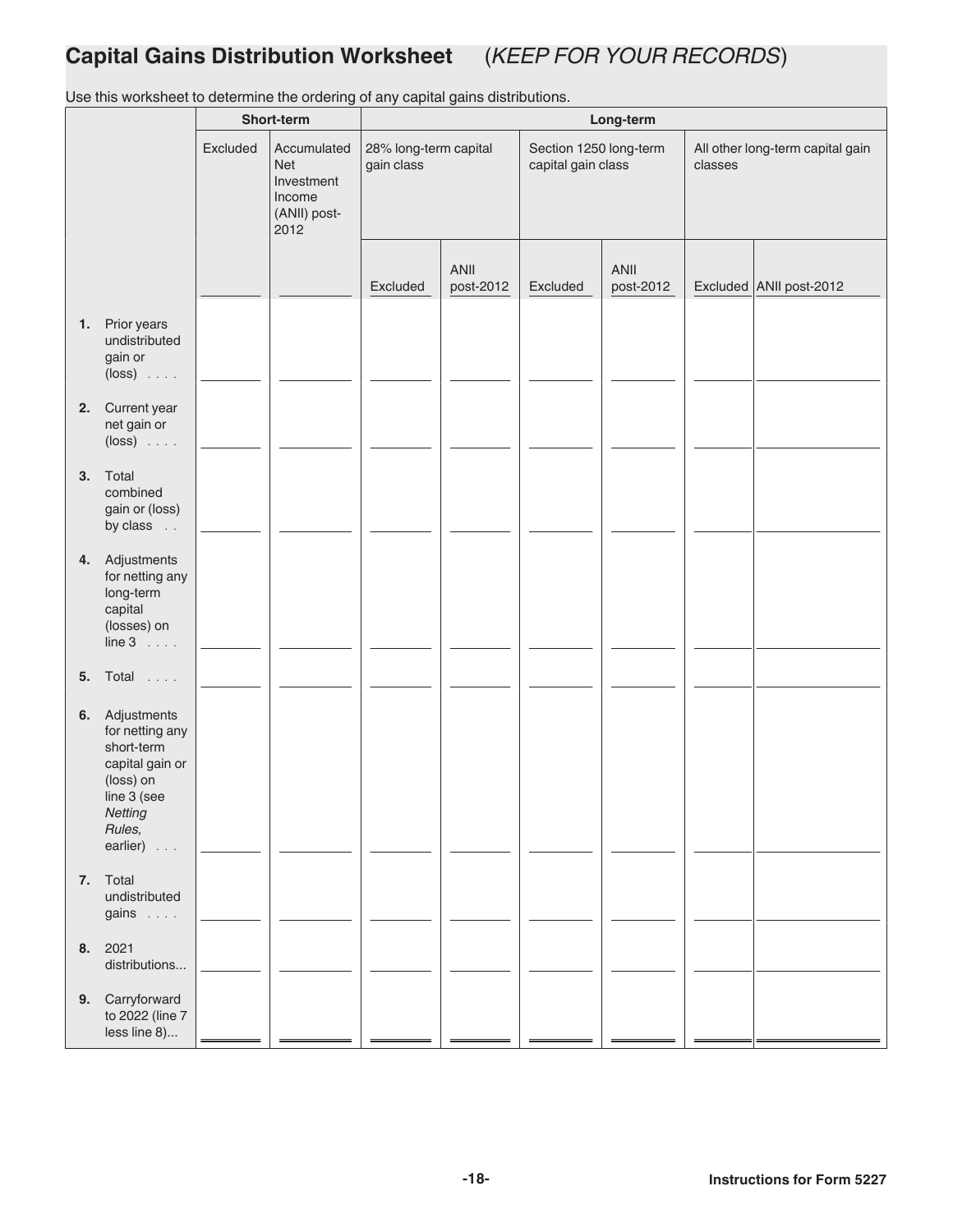# <span id="page-18-0"></span>**Ordinary Income Distribution Worksheet** (*KEEP FOR YOUR RECORDS*)

Use this worksheet to determine the ordering of any ordinary income distributions.

|         |                                                                              | All other ordinary income |                                     | <b>Qualified dividends</b> |                           |  |
|---------|------------------------------------------------------------------------------|---------------------------|-------------------------------------|----------------------------|---------------------------|--|
|         |                                                                              | Excluded                  | <b>Accumulated NII</b><br>post-2012 | Excluded                   | Accumulated NII post-2012 |  |
|         | 1. Prior years<br>undistributed<br>ordinary income or<br>$(\text{loss})$     |                           |                                     |                            |                           |  |
|         | 2. Current year<br>ordinary income or<br>$(\text{loss})$                     |                           |                                     |                            |                           |  |
|         | 3. Total combined<br>ordinary income or<br>(loss) by<br>$class \dots$        |                           |                                     |                            |                           |  |
|         | 4. Adjustments for<br>netting any<br>ordinary (losses)<br>on line $3 \ldots$ |                           |                                     |                            |                           |  |
|         | 5. Total undistributed<br>ordinary<br>$income$                               |                           |                                     |                            |                           |  |
| 6. 2021 | distributions                                                                |                           |                                     |                            |                           |  |
|         | 7. Carryforward to<br>2022 (line 5 less<br>$line 6)$                         |                           |                                     |                            |                           |  |